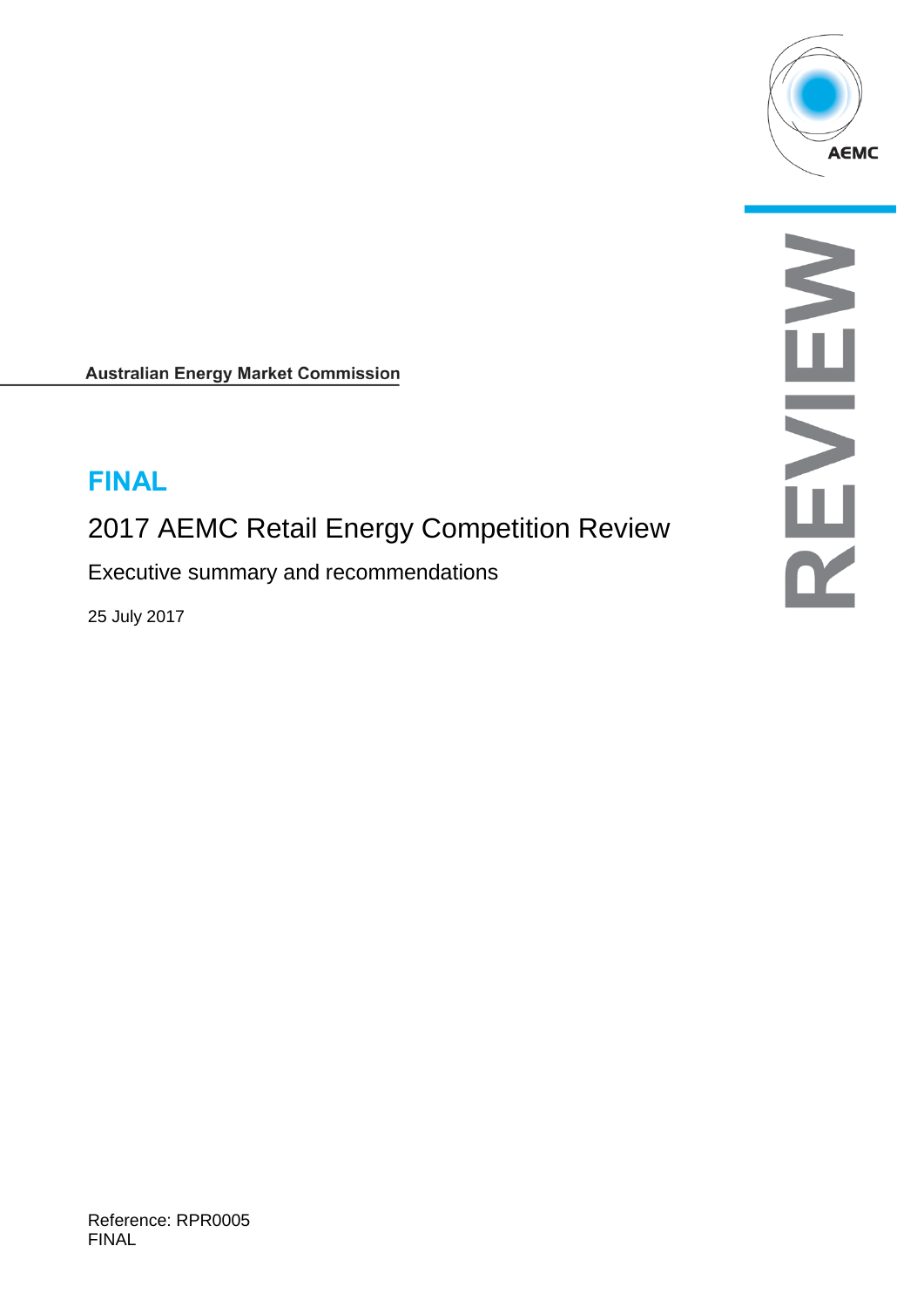#### **Inquiries**

Australian Energy Market Commission PO Box A2449 Sydney South NSW 1235

**E**: aemc@aemc.gov.au **T**: (02) 8296 7800 **F**: (02) 8296 7899

Reference: RPR0005

#### **Citation**

AEMC, 2017 AEMC Retail Energy Competition Review, FINAL, 25 July 2017, Sydney

#### **About the AEMC**

The AEMC reports to the Council of Australian Governments (COAG) through the COAG Energy Council. We have two functions. We make and amend the national electricity, gas and energy retail rules and conduct independent reviews for the COAG Energy Council.

This work is copyright. The Copyright Act 1968 permits fair dealing for study, research, news reporting, criticism and review. Selected passages, tables or diagrams may be reproduced for such purposes provided acknowledgement of the source is included.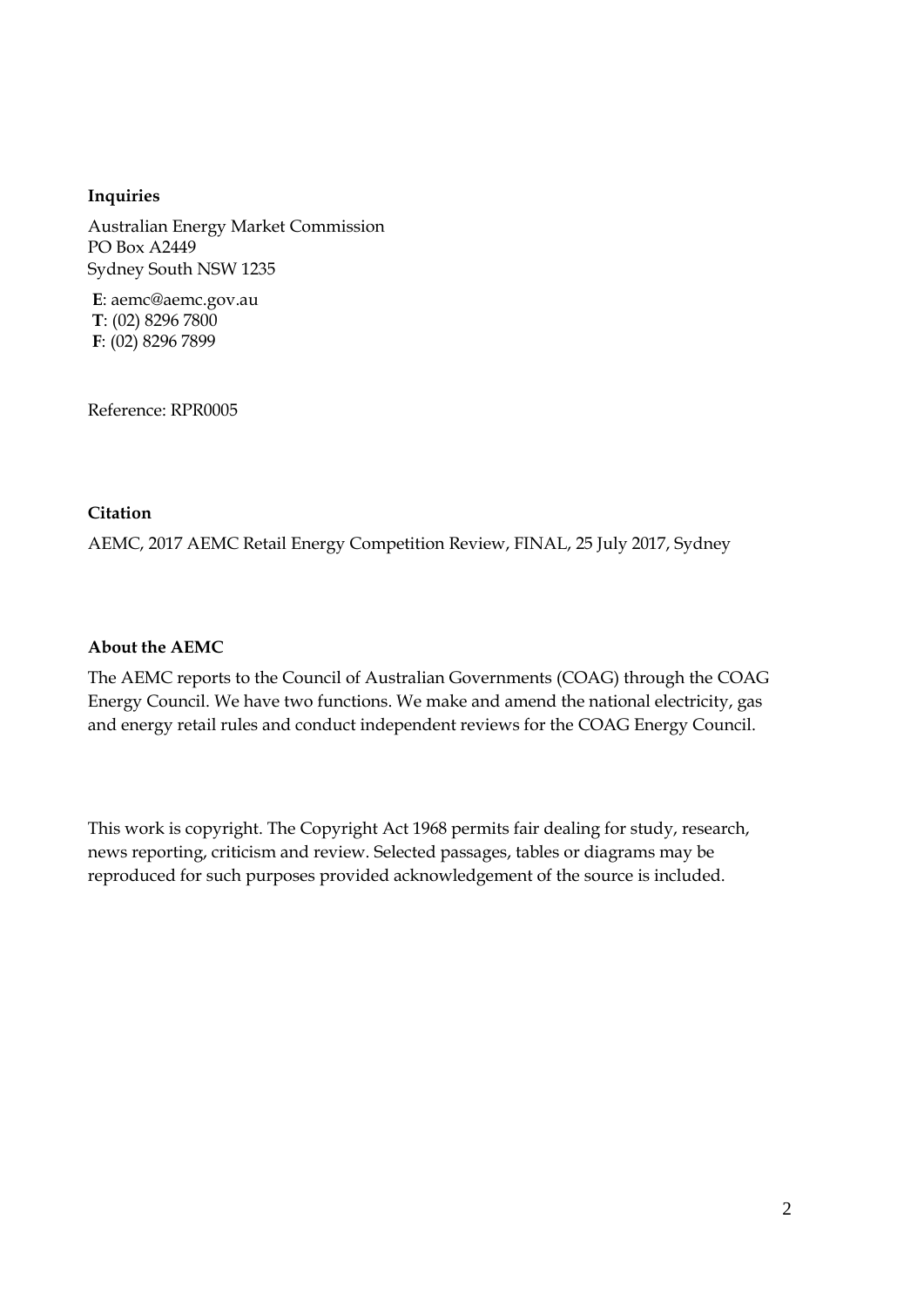# **Executive Summary**

The 2017 Retail Energy Competition Review assesses the current state and possible future development of competition in the retail electricity and gas markets for small customers. The report covers all the jurisdictions in the National Electricity Market (NEM). The review has been undertaken by the Australian Energy Market Commission (AEMC) at the request of the Council of Australian Governments (COAG) Energy Council.

The AEMC publishes a separate, but related, annual report every December. The Residential Electricity Prices Trends Report looks at the key drivers of potential trends in residential consumer electricity prices across the NEM over the coming years. The report is also undertaken at the request of COAG Energy Council.

# **Context for the 2017 Retail Energy Competition Review**

Consumers are currently experiencing increases in retail energy prices. This is being driven by increases in wholesale energy market costs, which affect the costs of businesses competing in the retail sector. The increases in wholesale energy market costs and hence retail energy prices, are driven by factors that are unrelated to the state of competition within the retail energy sector itself.

The increases in wholesale energy market costs for retailers arise from:

- a lack of investment due to the uncertainty created by a lack of integration between current energy and emissions reduction policy mechanisms
- the retirement of Hazelwood in March 2017, which supplied capacity of 1600 MW equivalent to around 20 per cent of Victoria's electricity consumption. This came on top of the retirement of the Northern Power Station in May 2016, which supplied 546 MW of capacity
- increases in gas prices, partially due to high demand for gas for export markets and the moratoria on gas exploration and development.

The factors that are increasing wholesale costs are also contributing to the decline in the availability of wholesale hedging contracts. This has the potential to have a detrimental impact on retail competition.

This review involves an assessment of retail competition in electricity and gas markets based on a range of measures that are outlined in Table A and Table B. The measures show that there have been changes in the nature of retail competition and the outcomes for consumers. There are both opportunities and challenges to enhance the effectiveness of retail energy competition.

The opportunities and challenges arise due to:

- changing consumer preferences
- growing diversity of products and services
- market structure, retail pricing, and margins
- upward pressure on retail prices by external influences, in particular, the absence of an emissions reduction policy mechanism that appropriately integrates with energy policy.

These are each discussed in more detail below.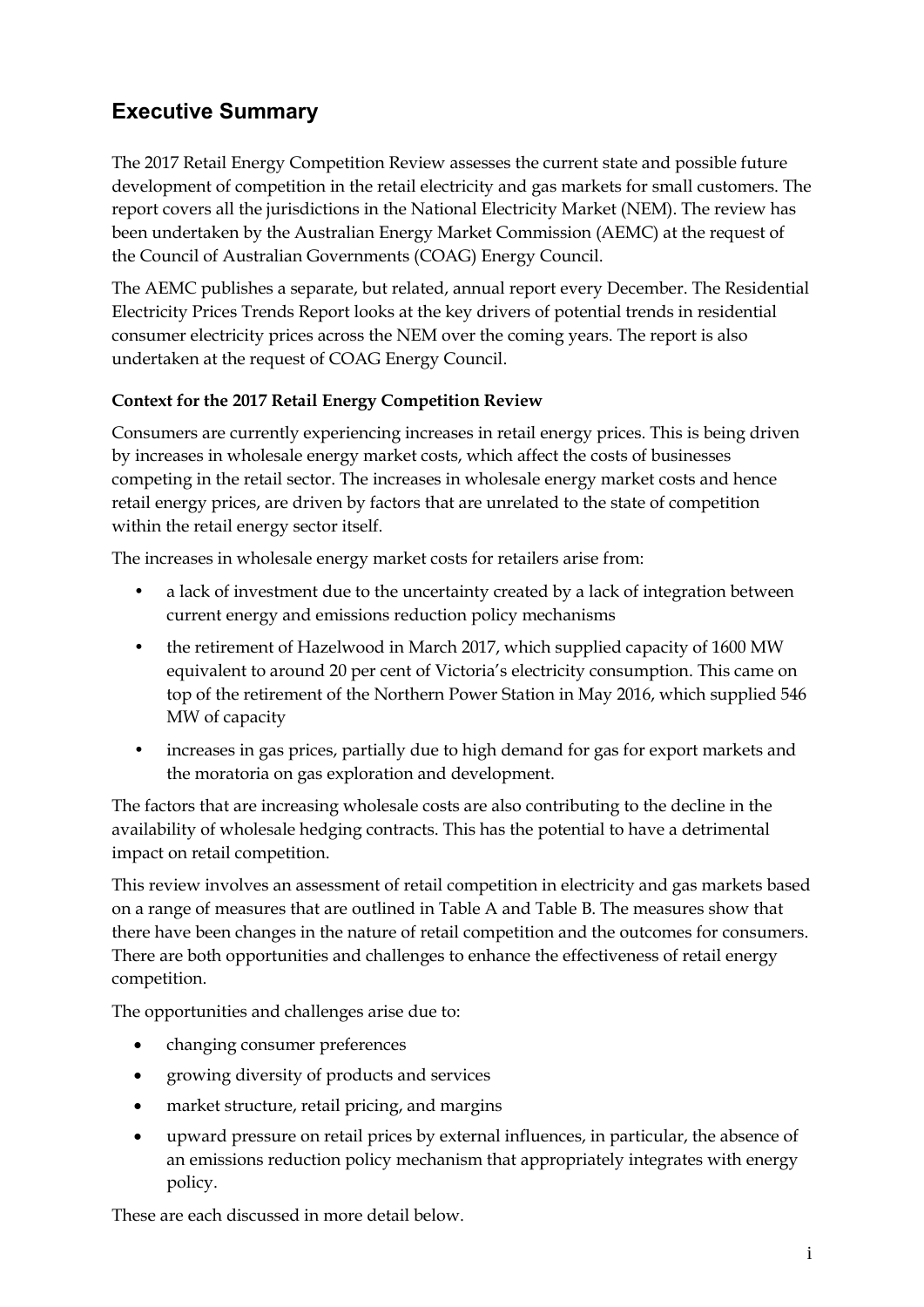## **Changing consumer preferences**

Consumer preferences and expectations have changed from previous years. Evidence from the 2017 consumer research and retailer survey suggests that an increasing number of consumers now seek greater flexibility and variety in service offerings. In particular, they want more personalised and streamlined engagement through both digital and physical channels. Changes in technology and the emergence of new product offerings have given consumers more choices in regards to their generation, consumption and energy management options.

The 2017 consumer research survey highlights the following key trends:

- **Consumers have more options to manage energy use and are exercising those options.** Around 20 per cent of consumers have solar panels and around 18 per cent have said that they are definitely or likely to take up solar in the next two years. Further, around 21 per cent of consumers indicated that they were definitely or likely to adopt battery storage in the next two years.
- **Consumer awareness of choices is high, but knowledge about the plans they are on is limited.** In NEM jurisdictions where consumers have an active choice of retailer, over 90 per cent of residential consumers surveyed were aware that they had a choice of energy retailer. Around 80 per cent of the same consumers indicated that they actively chose the energy offer they are on now. While this is the case, consumer understanding of differences between market and standing offers and the different retail tariff structures is low. Thirty per cent of respondents were not able to identify the type of offer they were on. A number of retailers noted that this lack of awareness in relation to the offers consumers were on also meant consumers are often unaware of when benefits associated with these offers lapsed.
- **Around 50 per cent of consumers have not switched in five years and awareness of independent government comparator sites is low**. In NEM jurisdictions where consumers have an active choice of retailer, 47 per cent of residential and 54 per cent of small business electricity consumers have not switched retailer or plan in the past five years. A higher proportion, 57 per cent, of residential gas consumers had also not switched retailers in the last five years. Behavioural biases may contribute to why some consumers do not investigate options or shop around for a better deal. This implies that consumers may not be accessing savings available in the market. Consumer awareness of Energy Made Easy remains low at nine per cent.
- **Consumers who switched found it harder to compare energy offers than in other sectors, yet switching rates are higher in electricity than other sectors**. Of residential consumers who switched energy retailer or plan in the last five years, 62 per cent found energy offers easy to compare. On the other hand, 21 per cent found offers difficult to compare. Compared to other sectors, such as banking, insurance, and telecommunications, fewer consumers found offers in energy easy to compare, and more consumers found offers difficult to compare. Despites this, 39 per cent of consumers surveyed have switched electricity provider in the last five years, compared to 36 per cent for car insurance, and 34 per cent for mobile providers.
- **Switching is largely price driven, and across the NEM consumers require savings of over 20 per cent on energy bills to seriously consider switching.** Sixty-five per cent of residential consumers and 75 per cent of small business consumers who had switched at least once in the past five years cited the offer of a discount, a better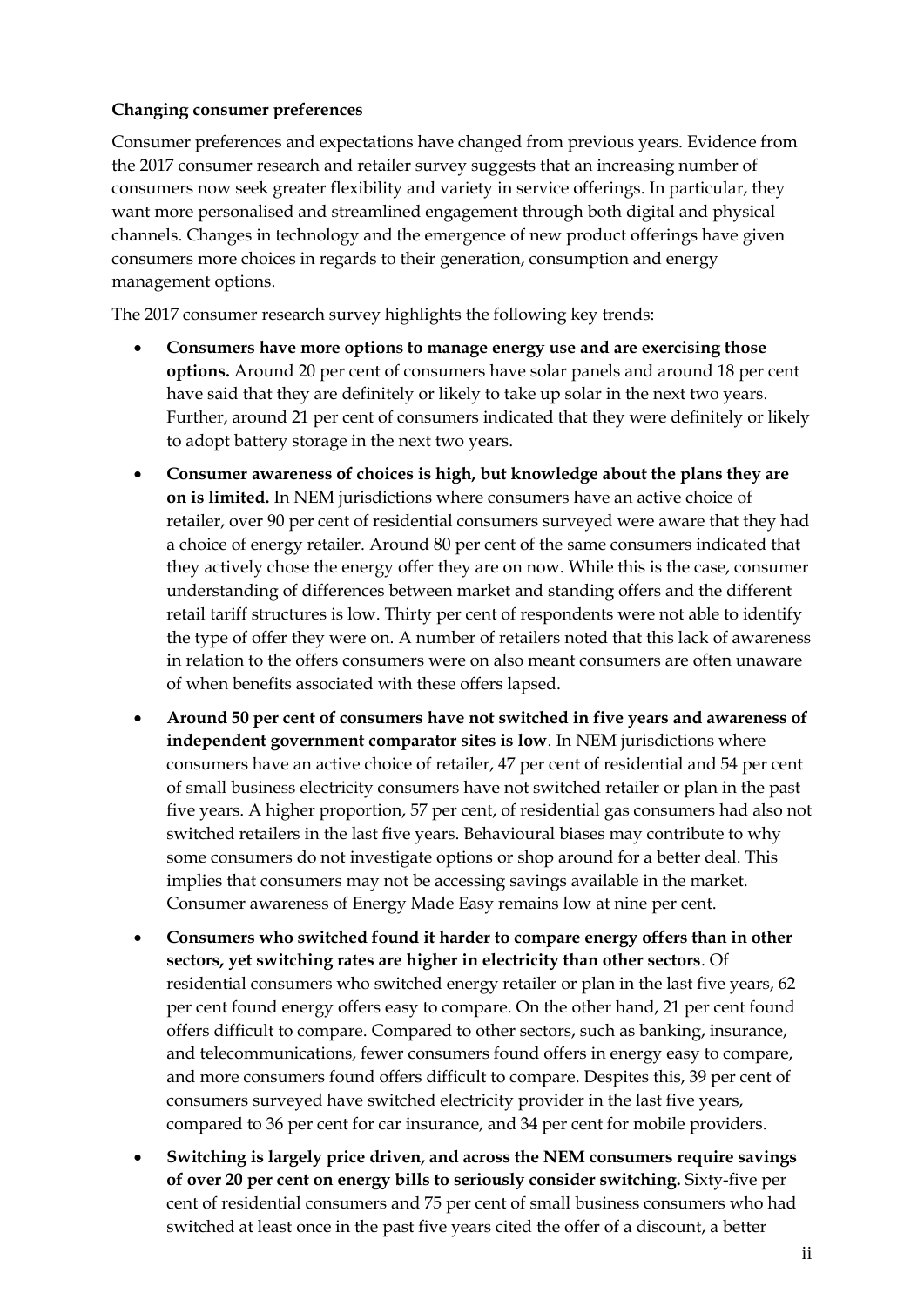price, or wanting a cheaper price, as reasons for switching. NEM-wide residential consumers and small business consumers required an average quarterly bill saving of 23 per cent on electricity to seriously consider switching. The corresponding figures for gas were 26 per cent for residential consumers and 30 per cent for small business consumers.

 **Residential consumer satisfaction is generally stable for electricity, but there have been declines for small business customers, and residential gas customer satisfaction has declined slightly.** Across the NEM, satisfaction of residential electricity consumers with their current retailer, customer service and value for money, remains stable. However, residential gas consumer satisfaction decreased by 6 per cent and is now at 60 per cent. Consumer satisfaction for small business gas consumers remained stable. Consumer satisfaction for small business electricity consumers decreased. In particular, value for money decreased by 11 per cent to 48 per cent across the NEM, with Victoria experiencing the largest decrease of 18 per cent.

## **Growing diversity of products and services available**

Shifts in consumer preferences and attitudes about how energy is consumed, coupled with rapidly evolving technology, have created opportunities for retailers and new energy service providers to diversify their product and service offerings.

This increasing competitive pressure from retailers with different business models is forcing traditional retailers to compete not just on price, but also on value-added product and service offerings.

There is a range of new energy service providers that have entered the market. These service providers use technology, digital platforms and software solutions to create simple service offers for consumers. They had done so independently or in partnership with retailers. Examples of such service providers and their offerings include, but are not limited to:

- Home energy management services such as *Telstra's* smart home product, which allows consumers to manage energy use remotely through a secure mobile phone application.
- *Reposit* and *Evergen* services, which optimise consumers' investment in solar and batteries by monitoring solar generation, battery use and energy costs in real time.
- *Greensync* and *Power Ledger* services, which focus on optimising and aggregating distributed energy resources back to the market. This allows retailers and other service providers to manage wholesale market risk and use demand response when needed.

Traditional retailers are also reconsidering their value proposition to consumers, and making some changes, including:

- Investment in information technology platforms, such as AGL's digital transformation project
- Ergon's partnership with new energy service provider *Habidapt* to offer home energy management and energy efficiency products and services
- EnergyAustralia's partnership with *Redback Technologies* to integrate and optimise solar and battery use for consumers.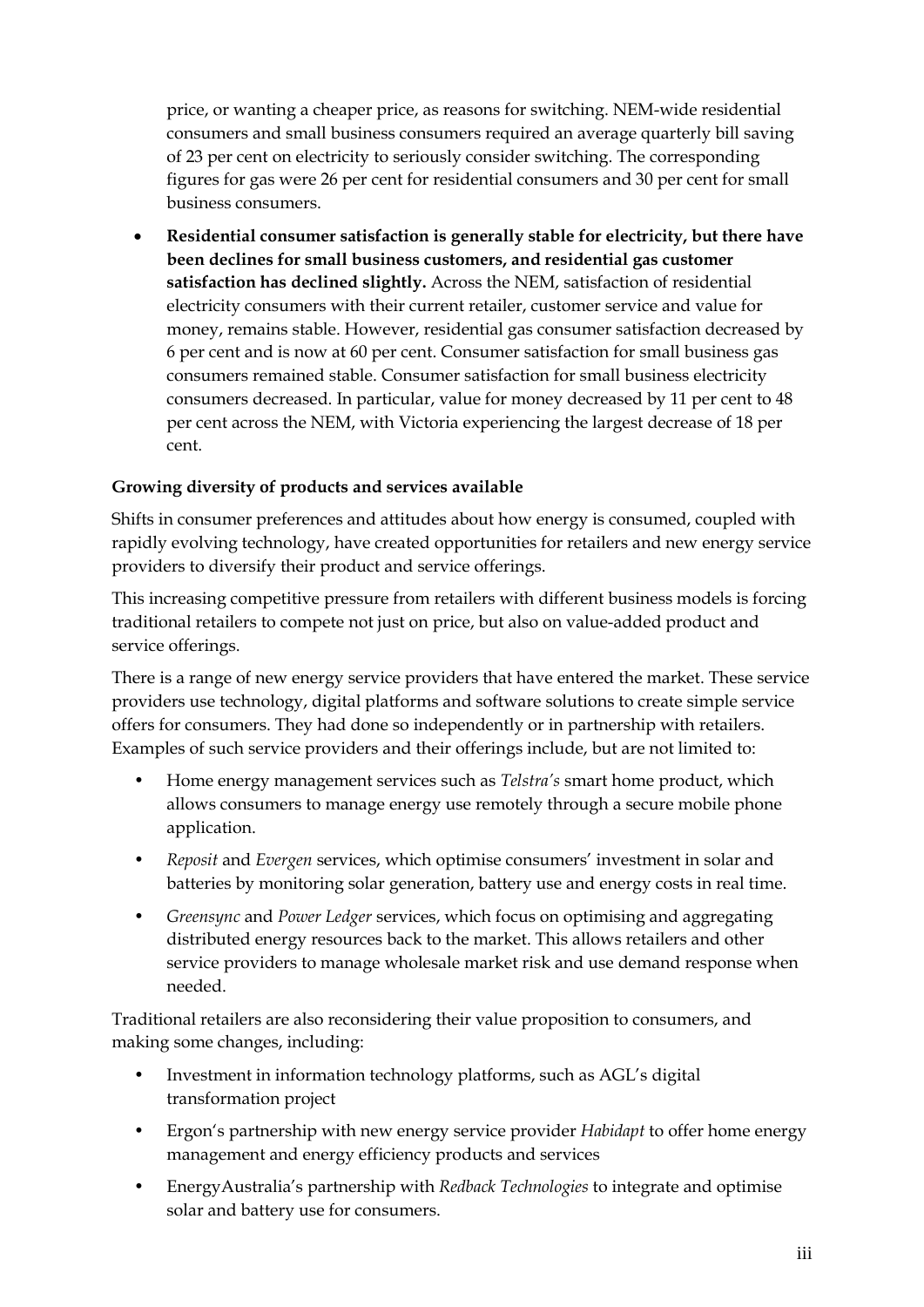Embedded networks represent a new way of providing retail energy products and services to consumers. They are increasingly being provided by non-traditional energy suppliers, such as property developers or intermediaries that are associated with property developers. Rather than promoting the sale of energy services, these providers often market the lifestyle benefits associated with environmentally sustainable infrastructure.

There has been significant growth in embedded networks over recent years, especially for supplying residential consumers. Between 2010 and 2016, the number of registered residential embedded network exemptions rose from virtually zero to over 1,300. Most of this growth has occurred in Queensland since 2014. While there are potential benefits for consumers being in embedded networks, there are also issues with ability of these consumers to access competitive retail market offerings and consumer protections.

Embedded networks highlight the need to consider whether existing regulatory frameworks are fit for purpose for each new product or service. The AEMC has a review underway looking at the impacts of embedded networks and potential changes that may be required to regulatory arrangements.

#### **Market structure, retail prices and gross margins**

#### *Market structure*

In terms of the retail market structure:

- Market concentration has decreased, with the market share of customers of the 'Big 3' retailers – i.e. AGL, Origin and EnergyAustralia, which together supply 70 per cent of customers in the NEM – decreasing, and the market share of second tier retailers increasing.
- Second tier retailers have become increasingly diverse some have generation assets, such as Lumo-Red and Simply, and others do not have generation assets, such as Sumo and Mojo.
- Some retailers have begun to offer battery and solar products that allow a customer to vertically integrate behind the meter.

The retailer survey revealed that economies of scale and scope are not seen to be significant barriers to entry. Further, a number of retailers noted that while vertical integration could be beneficial, it was not essential *where there was access to a liquid hedge contract market to manage wholesale market risks*.

A lack of liquidity in the contract market was identified by retailers as creating a barrier to entry and expansion, and increasing the benefit of owning generation assets. Retailers observed that the cost of hedge contracts has increased, and it was expected this would increase retail prices. Limited access to competitively-priced risk management contracts was also seen as a significant barrier to entry, particularly in South Australia. It highlights the degree to which a competitive, reliable supply of energy depends not only on investment in capacity, but also on the need for that capacity to supply hedge contracts. This in turn will be affected by how generation capacity is financed.

Given the importance of the wholesale contract market in driving market structure and retail market outcomes for consumers, concerns have been raised that there is now very limited visibility of the overall level of contracting. This has been the case since a voluntary survey conducted by the Australian Financial Markets Association, which reported on the overall level of ASX and over the counter contracts was discontinued in 2015.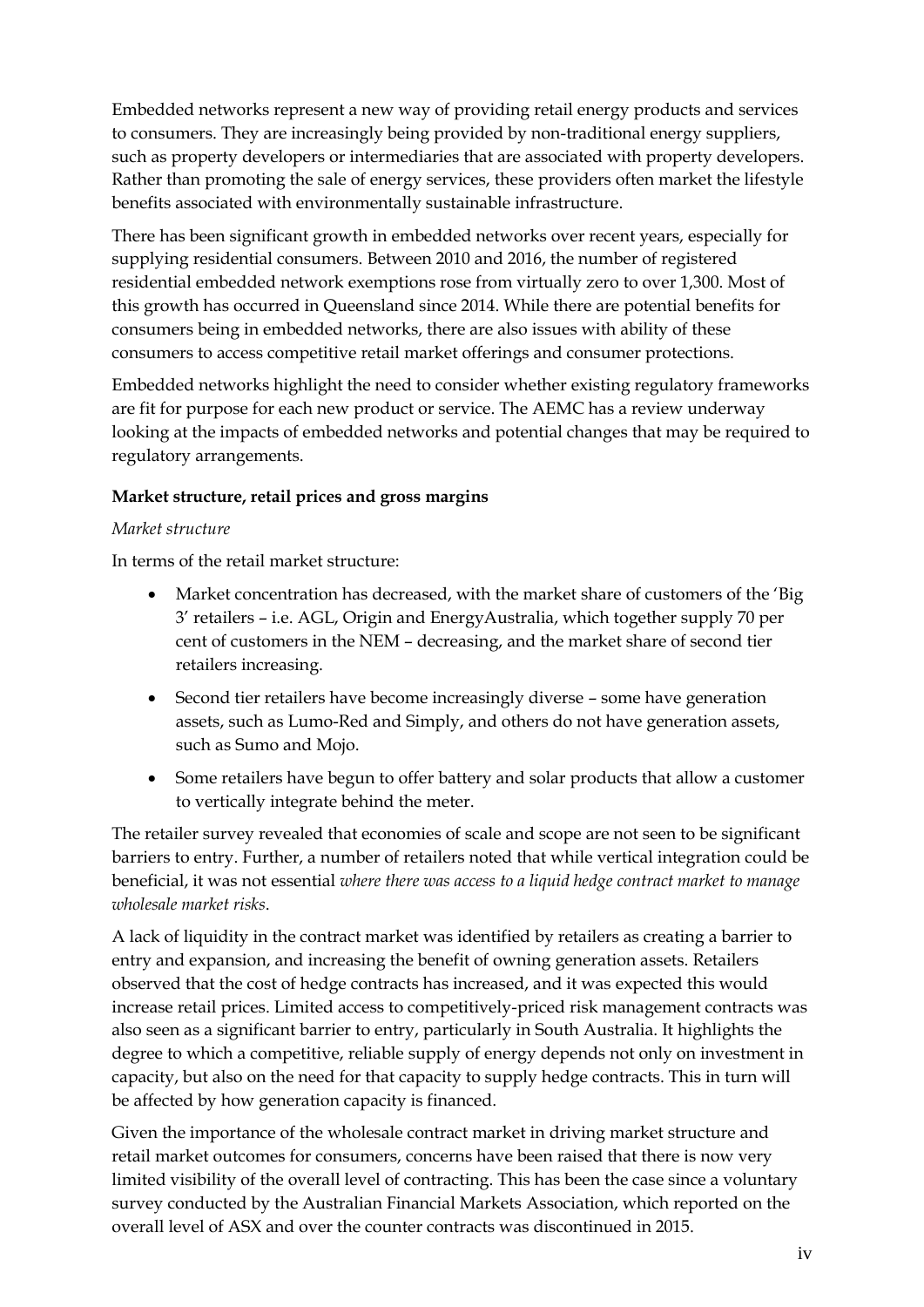# *Retail prices*

The diversity of retailers has been accompanied by differentiated price offers for consumers. Examples of such offers include:

- Sumo's "all you can eat offer", which provides the ability to pay a fixed amount for a period of time.
- Mojo's subscription model, where consumers pay a flat subscription fee that depends on the services consumers choose. This is akin to a pay television subscription.
- Powershop's offer of packaged deals, which include options for managing home energy use or purchasing Green Power.

Of the Big 3 retailers, Origin has also introduced a predictable plan. The plan allows consumers to pay a fixed amount for a year based on analysis of three months of usage, paid in instalments.

Despite these new price offers, there remains limited innovation in the retail tariff structures on offer. The reforms related to cost-reflective distribution network tariffs and expanding competition in metering, which take effect on 1 December 2017, should increase incentives for retailers to provide different retail tariff structures in the future. These structures will potentially provide consumers with greater flexibility with how they manage their energy use and bill. For now, the predominant form of price-based competition still involves discounting off the standing offer rate. Providing market offers based on conditional discounts, such as pay on time discounts off a varying standing offer, contributes to the challenges consumers face in comparing retailer offers.

Discounting by competing retailers is resulting in higher levels of price dispersion over time in NEM jurisdictions where there is an active choice of retailer. Higher levels of price dispersion are often associated with markets with more effective competition. This is because in such markets retailers differentiate plans to better meet consumer preferences. While there is a question about whether discounting rather than different tariff structures truly targets consumer preferences, the level of price dispersion is also greatest in jurisdictions where price deregulation has been in place the longest.

Analysis of standing and market offers shows that discounts available in 2017 are higher than those in 2016. Across NEM jurisdictions with an active choice of retailer, and for the representative consumer that moved from the median standing offer to the best market offer, the discounts as at 5 January 2017 ranged from:

- 12 to 38 per cent, or \$170 to \$507 per annum, for electricity bills
- five to 30 per cent or \$44 to \$241 per annum, for gas bills.

Data provided by the Big 3 retailers also shows that the average residential price paid for electricity from 2014-2015 and 2015-16 across New South Wales, Victoria, South Australia and South East Queensland has decreased. From 2014-15 and 2015-16, the average prices for New South Wales and Victoria is closer to the best available market offer than the standing offer. This is a result of higher discounts being offered over time and a growing share of Big 3 retailers' customers selecting discounted market offers.

Figure 1 shows that over the same period in New South Wales and Victoria, smaller second tier retailers provided higher discounts than the Big 3 retailers, and charged customers a lower average price.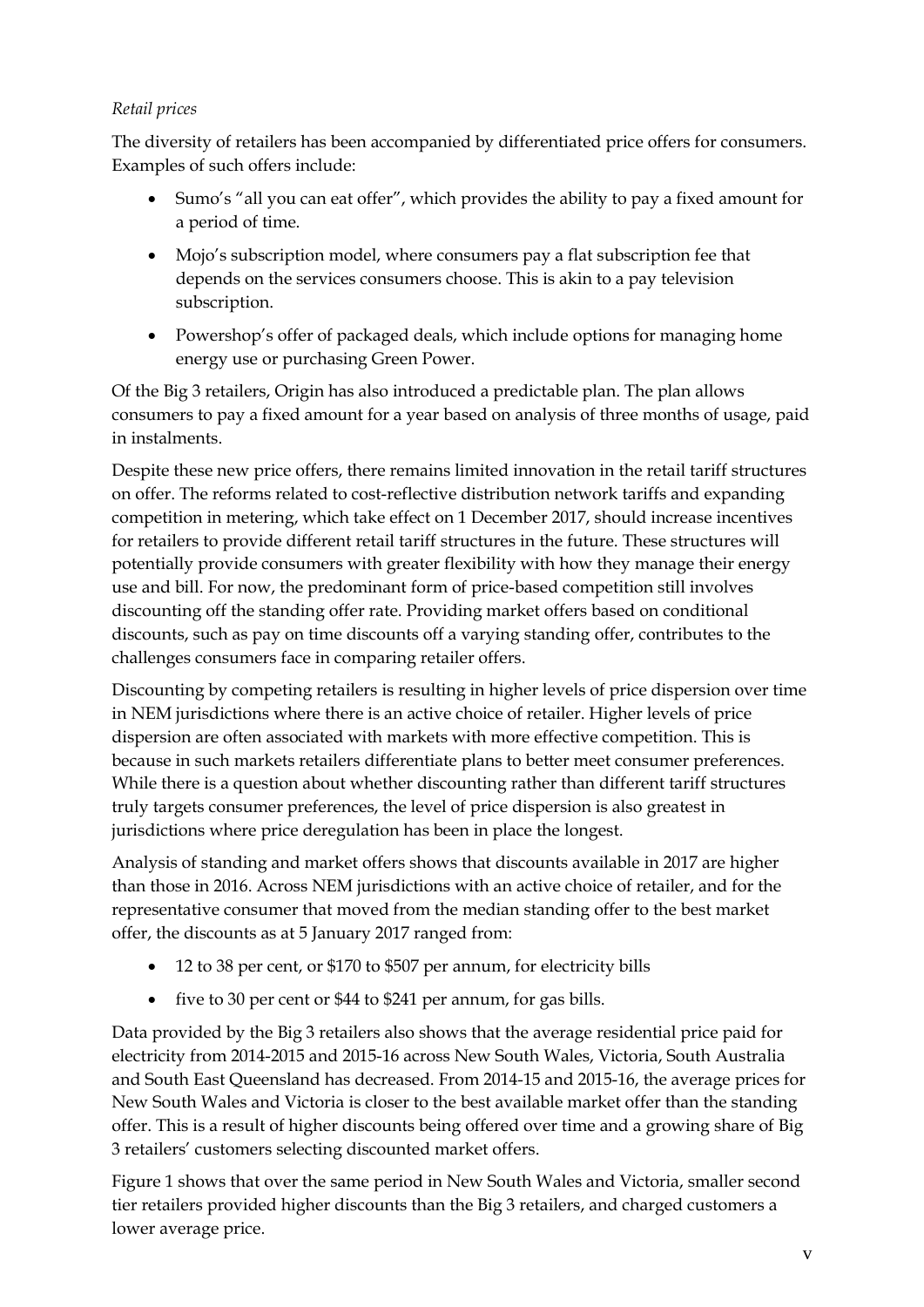#### **Figure 1: Retailer data - average price paid and discounts received by Big 3 and smaller second tier customers**



Source: Confidential data provided by retailers. Annual data for one retailer is by calendar year. Prices shown are the weighted-average based on customer numbers. Data for smaller second tier retailers represents a subset that offered data.

There are some consumers paying standing offer rates who may find it difficult to switch to lower priced offers. There are also some vulnerable consumers, who find it difficult to pay their bills on time. They may subsequently be paying closer to standing offer rates, as they do not receive the conditional pay on time discounts. AGL has recently addressed this issue. It moved around 26,000 of its concession card-holder customers in Victoria from paying higher priced standing offer rates to cheaper rates. Origin and EnergyAustralia have also announced assistance related to vulnerable customers on their hardship support programs.

## *Retail Margins*

A number of papers have raised concerns about the margins earned by retailers. Significantly though, neither the gross nor net margins used in these studies captures the cost to retailers from managing the non-trivial balance sheet risks associated with wholesale spot market, which reflects the characteristics of the power system. A more meaningful assessment of profitability would involve measuring a risk-adjusted net margin, which also accounts for the return of and on a retailer's capital.

For this year's review, the information voluntarily provided by the Big 3 retailers and some smaller second tier retailers, made it possible to assess gross margins, but not net margins.

Between 2014-15 and 2015-16 the gross margins for the big 3 retailers:

- were larger across New South Wales and Victoria than gross margins of smaller second tier retailers in 2014-15, but similar to the gross margins of smaller second tier retailers in 2015-16.
- decreased overall across New South Wales, Victoria, South Australia and South East Queensland. However, as shown in Figure 2, this is due solely to the decrease in gross margin in South East Queensland, which had regulated prices prior to July 2016.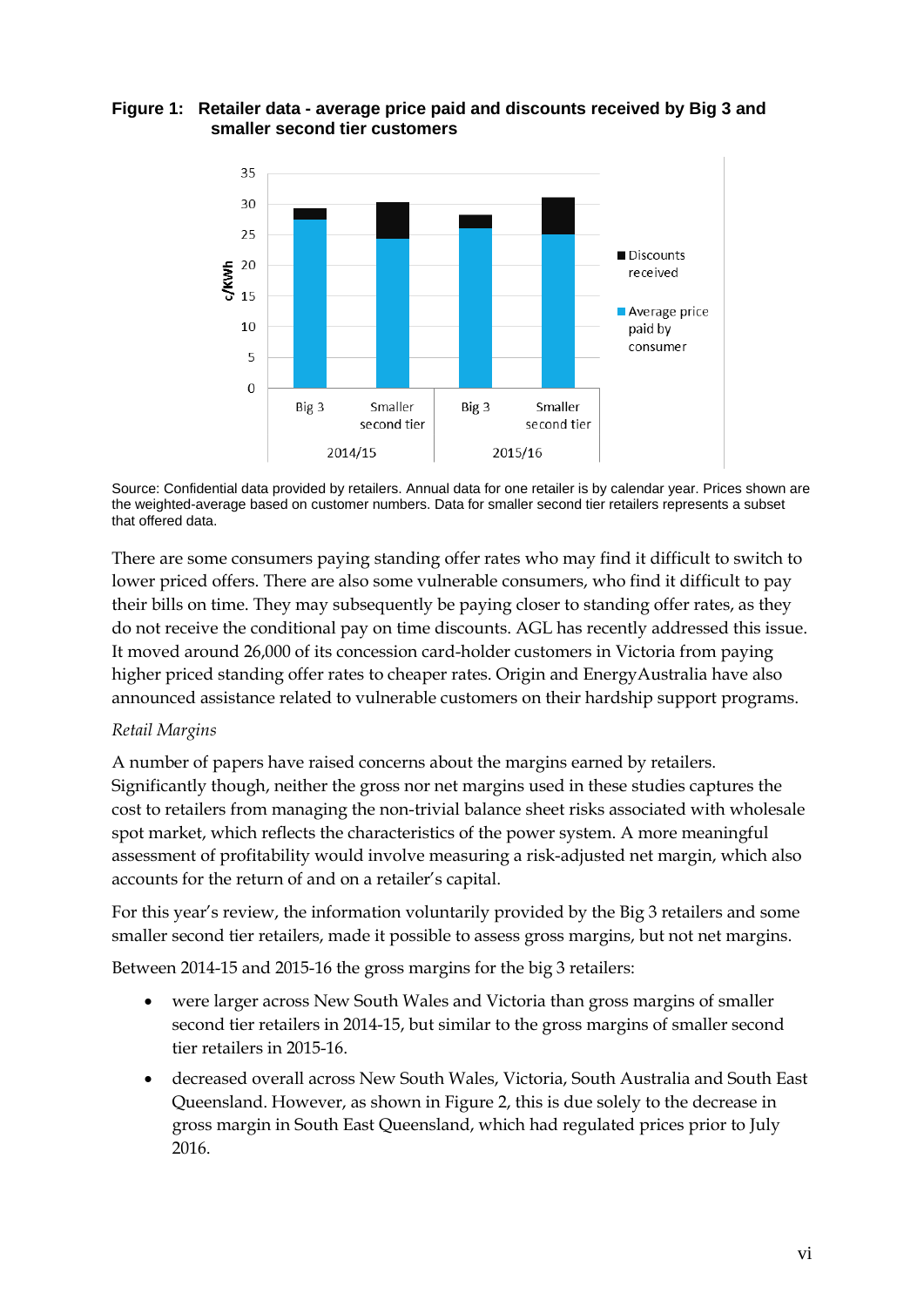were higher in Victoria than in other jurisdictions (as shown in Figure 2). As part of its inquiry into retail electricity supply and pricing, the ACCC may consider investigating the differences in retailer costs for different jurisdictions, in particular Victoria.



**Figure 2: Retailer data - average gross margins for Big 3 retailers by jurisdiction**

Source: Confidential data provided by retailers. Annual data for one retailer is by calendar year. Price shown is the weighted-average price across retailers based on customer numbers. Data for Queensland refers only to South East Queensland.

#### **Upward pressure on retail prices**

There is currently increasing upward pressure on retail energy prices. This is largely driven by factors outside the retail energy sector.

In recent years, retail pricing outcomes have become increasingly dependent on outcomes in the wholesale energy market. The AEMC's price trends reports show that nationally for electricity, the wholesale component's share of residential prices increased from an estimated 19.6 per cent in 2014-15 to an estimated 28.6 per cent in 2016-17.

The increases in electricity wholesale costs have been due to a combination of:

- generator retirement, combined with increases in gas prices
- the distortionary impact of having an emissions reduction policy mechanism not properly integrated with energy policy, in the form of the large scale renewable energy target (LRET).

Each of these is discussed below.

#### *Generator retirements and gas price increases*

Retailers are reliant on hedging contracts to underwrite their fixed-price retail offerings. Thus, a reduction in the supply of these contracts and higher hedging costs place upward pressure on consumer prices. Standalone retailers, such as new entrants that offer more innovative prices and products, rely more heavily on contracts than vertically-integrated retailers such as the Big 3, or 'gentailers', who have a physical internal hedge.

In November 2016 it was announced that the Hazelwood generator in Victoria, with generation capacity of 1600 MW would be retired in March 2017. This came on the back of the retirement of the Northern Power Station in South Australia in May 2016, with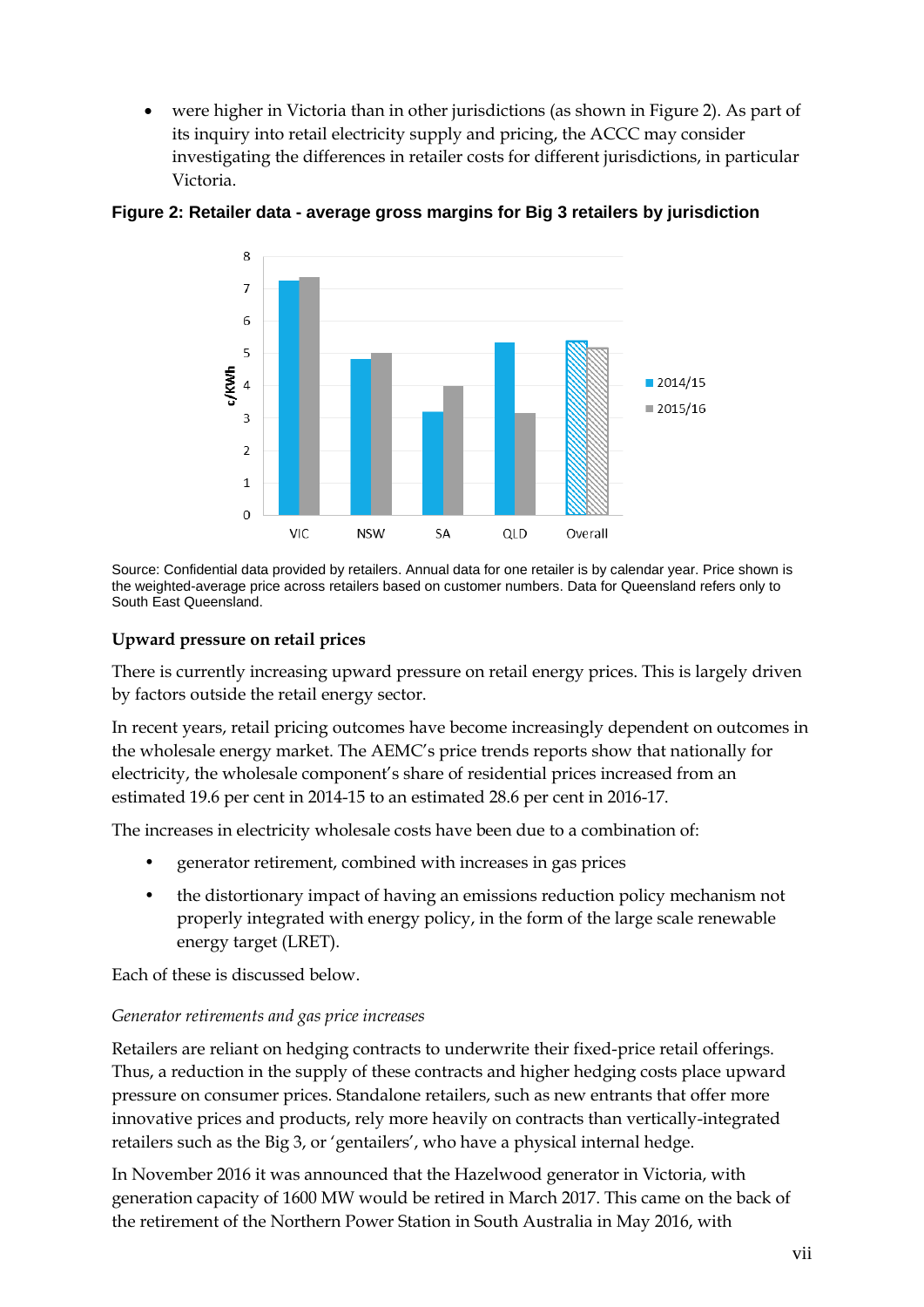generation capacity of 546 MW. Since the announcement of the retirement of Hazelwood there have been large increases in forward contract prices for electricity across the NEM. This has been due to the expectation that the electricity supplied by Hazelwood is replaced by more expensive black coal and mid-merit gas generation in New South Wales and Queensland. The cost of gas-fired power generation has recently been affected by higher gas prices and concerns about the availability of future gas supply.

Figure 3 shows the increases in hedging contract prices using average quarterly baseload forward contract prices for 2017-18. The graph shows that if a contract was purchased to fix the wholesale price for the entire 2018 financial year (i.e. 2017-18) at the start of October 2016, prior to the announced closure of Hazelwood, it would cost just over \$60/MWh in New South Wales, Victoria, and Queensland, and around \$100/MWh in South Australia. However, by the start of May 2017, after Hazelwood was retired, the same contract cost over \$100/MWh in New South Wales, Victoria, Queensland (an increase of over 60 per cent) and just under \$150/MWh in South Australia (an increase of around 50 per cent). This outcome means that, despite any improvements in the effectiveness of retail competition in past year, wholesale contract market outcomes are likely to continue to increase retail electricity prices for consumers in the near term.



**Figure 3: Prices of 2017-18 baseload swap electricity futures contracts**

In June 2017, large retail standing offer price increases were announced for residential and small business customers from 1 July 2017 across a number of states. Based on the announced price increases by the Big 3 retailers, the bill increases for representative consumers of the Big 3 retailers in:

- New South Wales, are in the range of 15 to 21 per cent
- South Australia, are in the range of 16 to 21 per cent
- Queensland, are between 4 to 9 per cent.

The results are summarised in Table 1.

In Victoria, while most retailers announced standing offer price increases in January 2017 of around 10 per cent, there were no further increases in standing offer prices in 1 July 2017 announced by either the Big 3 retailers or the vertically-integrated retailers Simply and Lumo/Red Energy. There were, however, very large increases in standing offer rates announced by a number of the second tier retailers with more limited or no generation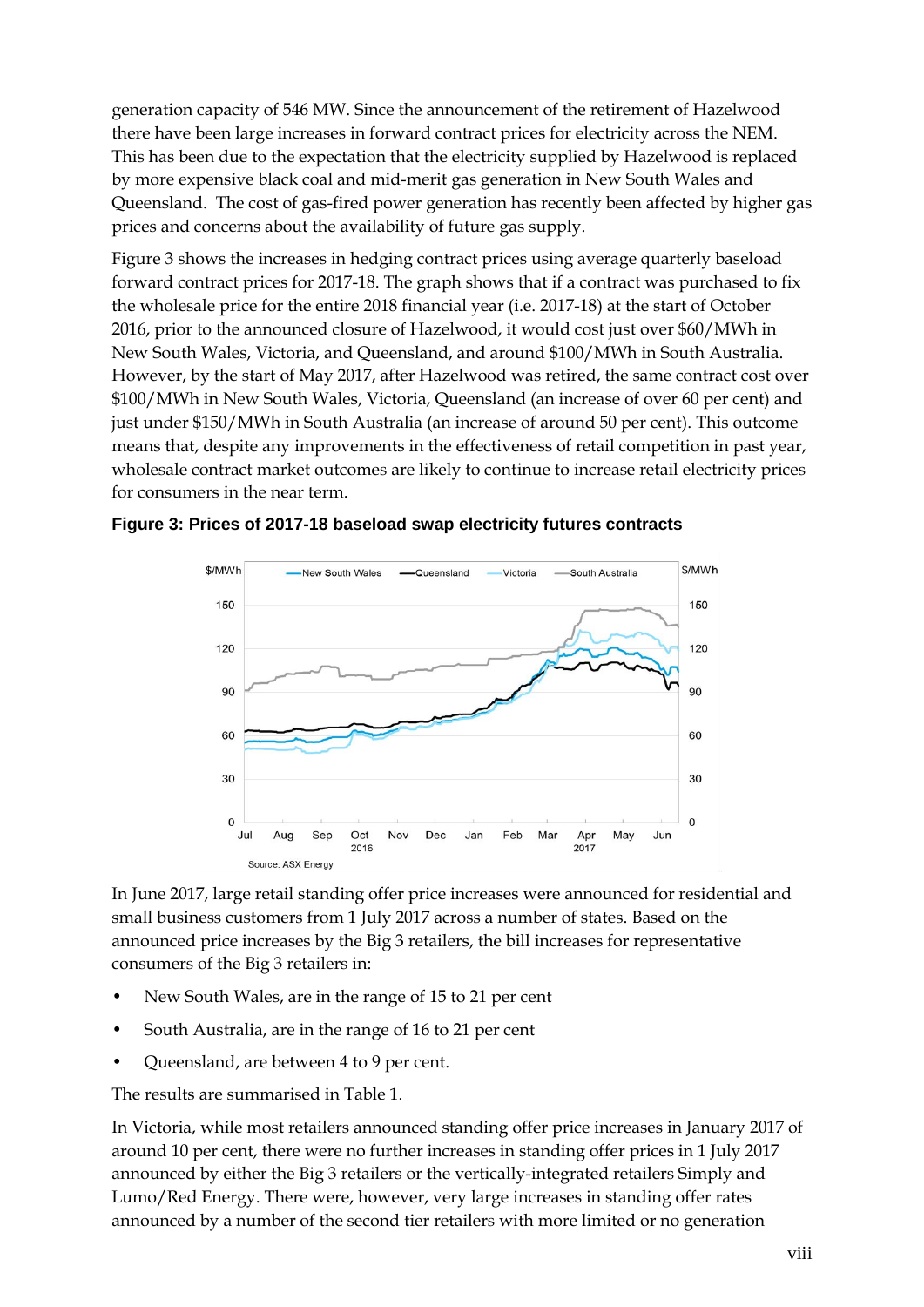assets. Table 2 summarises the bill increase for representative consumers of these retailers, which shows a range of 3 to 43 per cent.

| <b>Retailer</b>      | <b>State</b> | <b>Network</b> | % increase in<br>standing offer from<br>2017 |
|----------------------|--------------|----------------|----------------------------------------------|
|                      | <b>NSW</b>   | Ausgrid        | 18                                           |
| <b>AGL</b>           | <b>SA</b>    | <b>SAPN</b>    | 21                                           |
|                      | QLD          | Energex        | 5                                            |
|                      | <b>NSW</b>   | Ausgrid        | 21                                           |
| EnergyAustralia      | <b>SA</b>    | <b>SAPN</b>    | 21                                           |
|                      | QLD          | Energex        | 9                                            |
|                      | <b>NSW</b>   | Ausgrid        | 15                                           |
| <b>Origin Energy</b> | <b>SA</b>    | <b>SAPN</b>    | 16                                           |
|                      | <b>QLD</b>   | Energex        | 4                                            |

**Table 1: Representative consumer bill increases of Big 3 from 1 July 2017**

Source: AEMC analysis based on data from Energy price sheets on retailer websites. The following annual consumption levels were assumed: Ausgrid - 4036kWh + 1900kWh controlled load, Energex – 3621kWh +1552 controlled load, SA Power networks – 5000kWh. Analysis is based on changes in standing offer tariffs. We note that price increases were also announced for the other distribution network areas of NSW.

|  |  | Table 2: Representative consumer bill increases in Victoria from 1 July 2017 |
|--|--|------------------------------------------------------------------------------|
|--|--|------------------------------------------------------------------------------|

| <b>Retailer</b>     | <b>Network</b> | % increase in standing offer from 2017 |
|---------------------|----------------|----------------------------------------|
| Dodo                |                | 18                                     |
| Powershop           |                | 19                                     |
| <b>Click Energy</b> |                | 10                                     |
| Commander           | Citipower      | 16                                     |
| GloBird             |                | 11                                     |
| Alinta              |                | 3                                      |
| <b>BluNRG</b>       |                | 21                                     |
| Qenergy             |                | 41                                     |
| Sumo Power          |                | 43                                     |

Source: AEMC analysis based on data from Victorian energy compare and Energy price sheets on retailer websites. The following annual consumption level was assumed: Citipower – 4026kWh. Analysis is based on changes in standing offer tariffs. We note that price increases were also announced for the other distribution network areas of Victoria.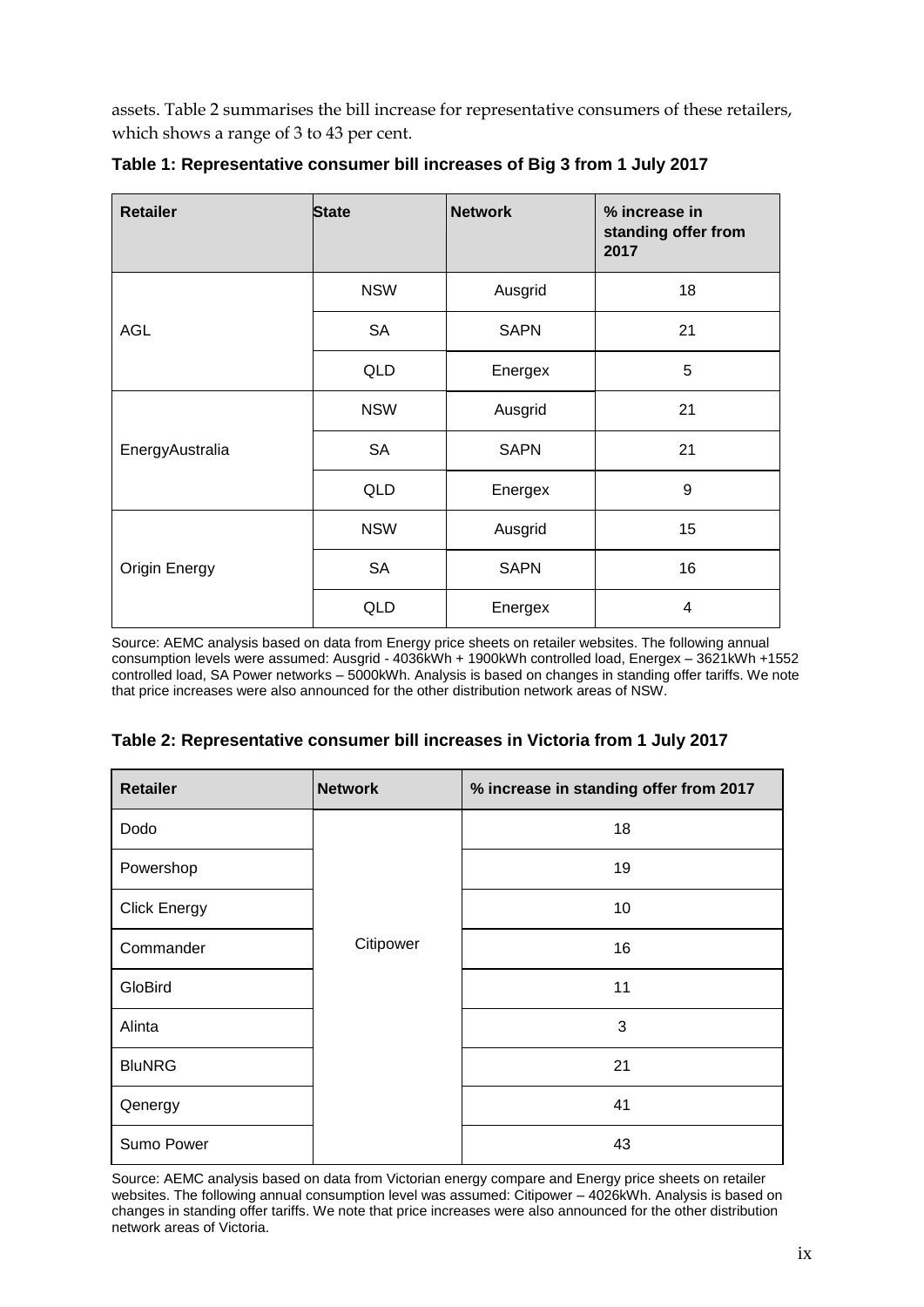## *Emissions policy*

The LRET has resulted in an increasing penetration of renewable energy generation in the wholesale market. Due to the design of the LRET, the new generators do not have the same incentives to enter into firm capacity hedge contracts as a means for financing their investment. They can instead finance investment through the separate source of revenue derived from generating certificates. The result is that the new generation adds to the physical capacity in the system, but due to the design of the LRET scheme, results in no corresponding increase in the supply of firm capacity hedge contracts. Further, the new generation incentivised by the LRET contribute to the retirement of the older generation plants that were supplying the firm-capacity hedge contracts. Consequently, the supply of firm capacity contracts is diminished, increasing the cost of contracts, which affects retail competition.

In particular, a decrease in the supply, and increase in the cost of contracts is likely to negatively impact the competitive position of the standalone new energy retailer businesses. These are the businesses currently partnering with the new energy service providers and driving the value-added product and service competition that enable consumers to better manage energy use and bills. These emerging competitors are more reliant than gentailers on hedging contracts to manage their risk exposure.

With a sustained high price of hedging contracts, there is the potential that some retailers may exit the market. This is either because they are unable to remain competitive in light of these higher hedging costs, or that they do not want to bear the risks associated with not being fully hedged. Alternatively, some retailers may seek to manage the risk of sustained higher prices by vertically integrating. Both of these will create higher levels of market concentration over time, resulting in less effective competition, higher retail prices and less choice for consumers.

Any emission reduction policy that is introduced must consider the enduring effects it may have on the energy market. In particular, how it affects not only the level of investment in physical capacity, but also how that investment in generation is financed. Emission reduction policy mechanisms that incentivise investment in electricity generation capacity without incentivising the ongoing supply of hedge contracts, risk adversely distorting wholesale and retail market outcomes. They will inadvertently lessen the emerging competition from innovative new retail energy businesses, and place upward pressure on consumer prices. Conversely, where an emissions reduction policy is effectively integrated and aligned with the design of the NEM, it is likely to lead to a higher degree of investment certainty in the energy market and more availability of contracts. This will reduce pressure on the wholesale electricity market, and result in lower retail prices for consumers.

## **The 2017 report findings**

The retail competition reviews were initially established to support the commitment made by jurisdictions in 2004 to remove retail price regulation where effective competition could be demonstrated. Since the last review, most NEM jurisdictions now have deregulated retail energy markets. Given the extent of deregulation, this year's review focuses on the evolution of competition and the outcomes for residential and small business consumers.

To consider the overall effectiveness of competition in retail energy markets, the review applies a range of market measures and indicators against a structure-conduct-performance framework. The market measures and indicators are not considered in isolation, as no single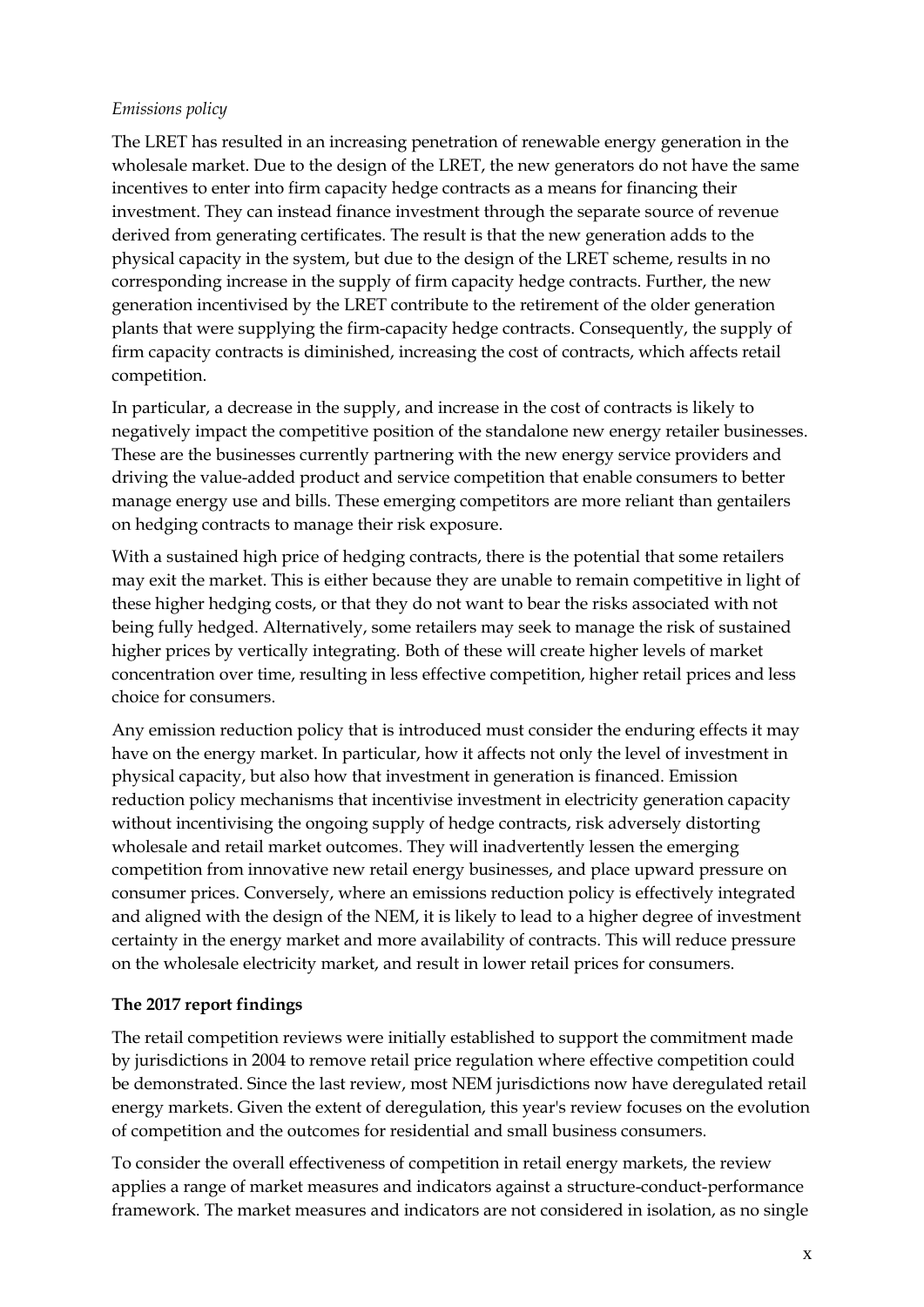measure or indicator captures all the information about the effectiveness of competition in the retail energy services market. Instead, the review assesses evidence provided by a range of indicators and measures and their trends over time. The analysis of measures and indicators uses market and retailer data, quantitative consumer research, a retailer survey and stakeholder feedback.

Tables A and B summarise the results of each market measure and indicator for the retail electricity and gas markets across all NEM jurisdictions. The tables highlight that while this year there are the expected retail price increases from wholesale market impacts, there appear to be improvements across most measures of the effectiveness of competition in both the electricity and gas retail markets.

A particular improvement in the retail energy market has been the emergence of the new retail energy businesses and new energy service providers. These are offering innovative product and services to electricity consumers. Given this emergence, governments and policy makers must consider that poorly designed interventions that either directly or indirectly affect the retail market, could stifle this emerging innovation, limiting their benefits to consumers. Poorly conceived direct and indirect policy interventions of the past that affect retail market outcomes must be avoided, such as:

- the price re-regulation in the UK, which restricted price discrimination, but ultimately resulted in less choice and higher retail prices for consumers
- the design of the LRET scheme, which has limited the ability of the new retail businesses to access hedge contracts.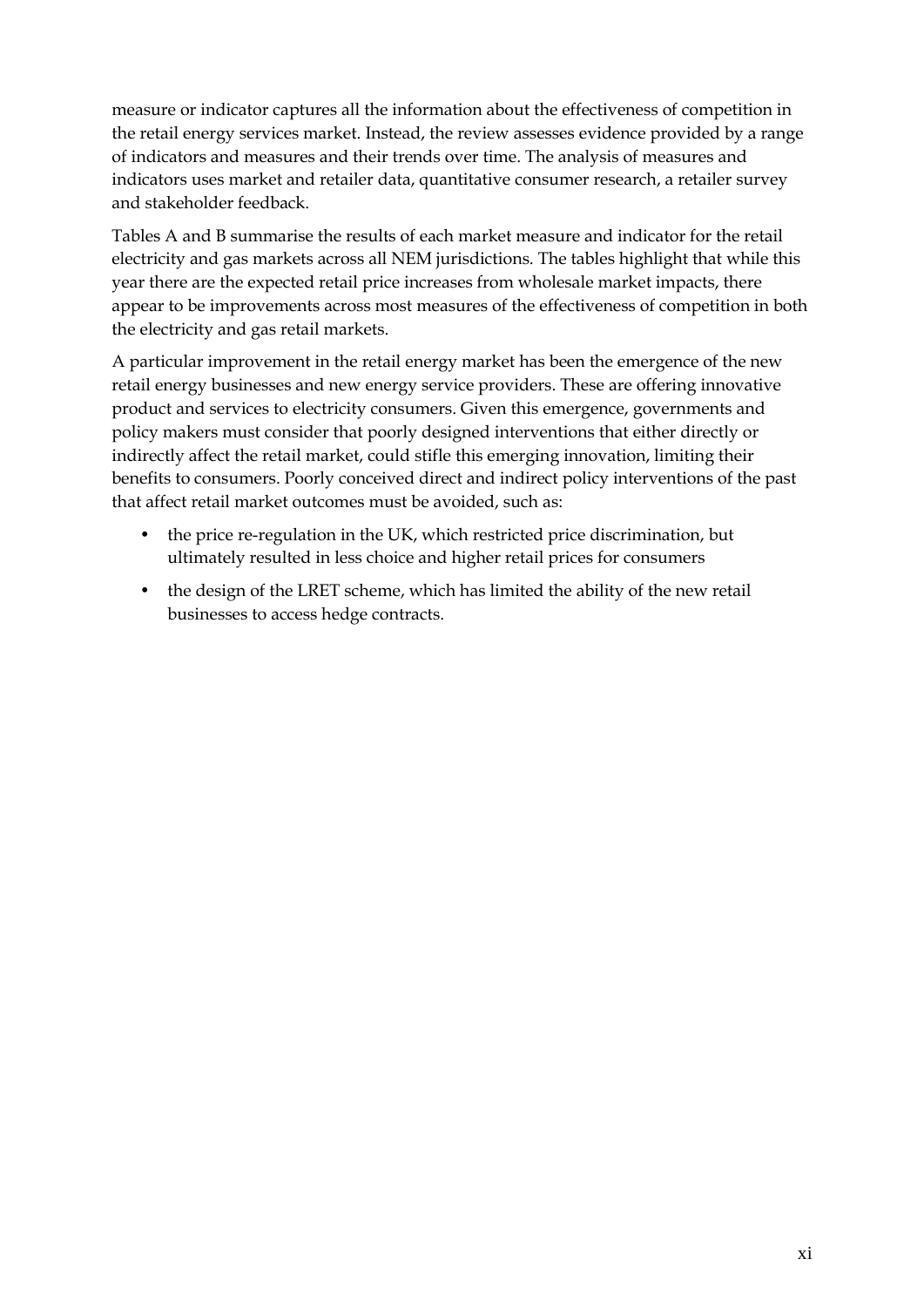# **Table A: Summary of trends for measures and indicators - electricity**

|                | <b>Measure</b>                         | <b>Trend</b> | Comment                                                                                                                                                                                                                                                                                                                                                                                                                                                                                                                                                                                                                         |
|----------------|----------------------------------------|--------------|---------------------------------------------------------------------------------------------------------------------------------------------------------------------------------------------------------------------------------------------------------------------------------------------------------------------------------------------------------------------------------------------------------------------------------------------------------------------------------------------------------------------------------------------------------------------------------------------------------------------------------|
|                | Barriers to entry,<br>expansion & exit | Stable       | Barriers to entry, expansion and exit relate to the ongoing wholesale market volatility, contract liquidity<br>in South Australia and the divergence of jurisdictional regulatory arrangements from national<br>arrangements, particularly in Victoria.<br>For Tasmania and the Australian Capital Territory retail price regulation and the nature of small market<br>size continue to be barriers to entry and expansion.                                                                                                                                                                                                     |
| Structure      | Market<br>concentration/<br>share      | Improving    | Market concentration is declining across all states where consumers have active choice of retailer.<br>Between 2010-16 second tier electricity retailers' market share increased by between 5.7 per cent in South<br>East Queensland to 14.6 per cent in Victoria.<br>There are now 28 retail energy companies operating in the retail electricity market.                                                                                                                                                                                                                                                                      |
|                | Consumer<br>activity                   | Improving    | The proportion of residential consumers that investigated options (33 per cent) and changed retailer or<br>plan over last 12 months (19 per cent) has remained stable.<br>The proportion of consumers surveyed who changed plan in last five years increased to 54 per cent in<br>2017 compared to 49 per cent in 2016.<br>There is increasing residential and small business consumer interest in adopting technologies that can<br>allow them to manage their energy use. Willingness to adopt solar panels is 8 per cent higher than<br>previous years, while adoption of storage batteries is five to nine per cent higher. |
| Market Conduct | Retail pricing<br>strategy             | Improving    | There is some diversity emerging in pricing offers and plans.<br>The size of discounts has increased from previous years. They now range from around 12 to 38 per cent.<br>Price dispersion is improving, particularly in those jurisdictions where deregulation has been in place the<br>longest.<br>More consumers on market offers and most paying closer to market offer prices than standing offer rates.                                                                                                                                                                                                                  |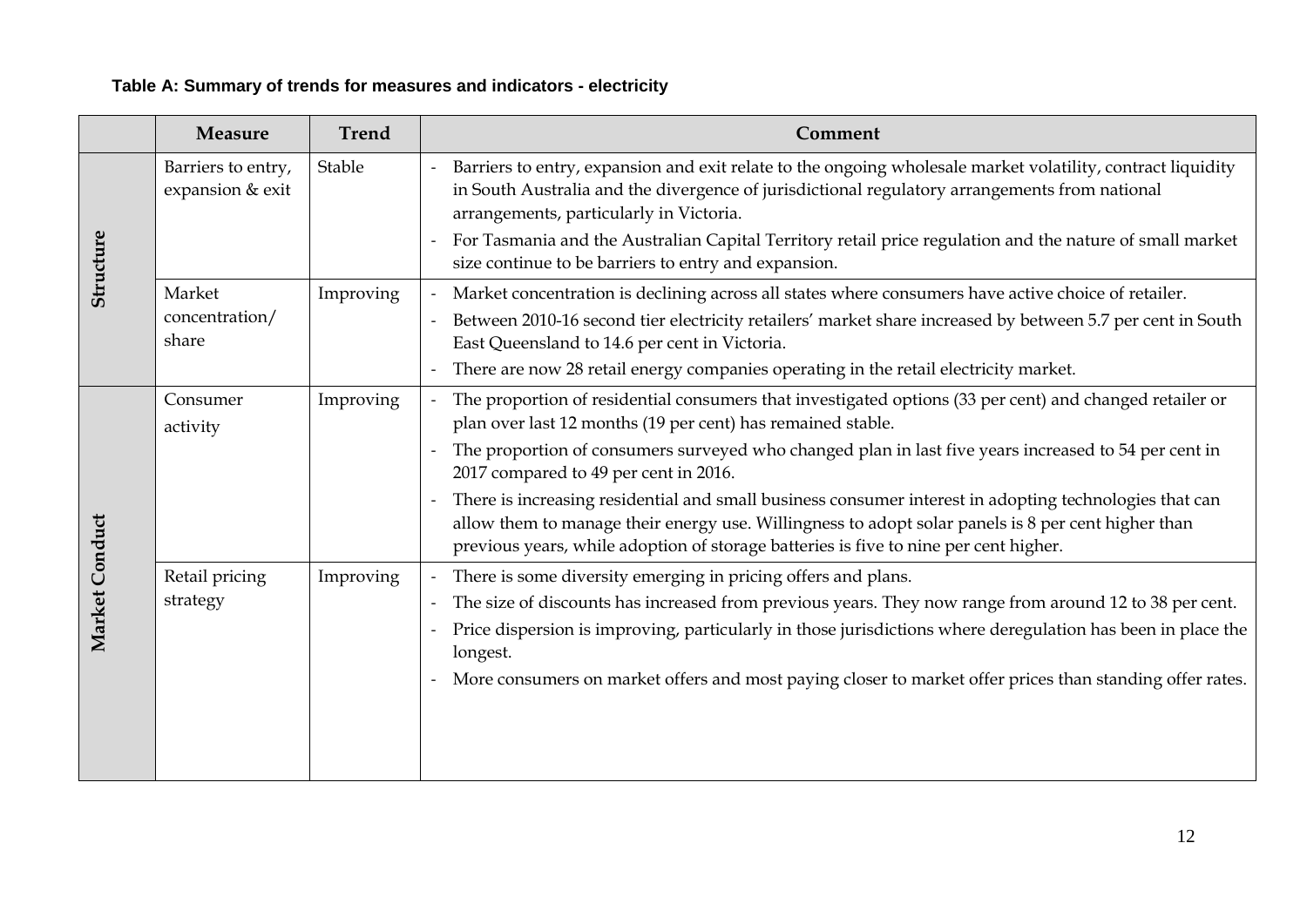|                              | <b>Measure</b>                        | <b>Trend</b>                                                       | Comment                                                                                                                                                                                                                                                                                                                                                                                                        |
|------------------------------|---------------------------------------|--------------------------------------------------------------------|----------------------------------------------------------------------------------------------------------------------------------------------------------------------------------------------------------------------------------------------------------------------------------------------------------------------------------------------------------------------------------------------------------------|
|                              | Retail energy<br>prices               | Increases                                                          | There are increases in standing and market offer rates compared with the 2016 Retail Competition<br>Review. There are largely due to increasing wholesale costs.                                                                                                                                                                                                                                               |
|                              | Product and<br>service<br>innovation  | Improving                                                          | There is a growing diversity of product and service offers by both traditional retailers and new energy<br>service providers<br>The diversity of service providers and offerings to consumers is expected to continue and evolve rapidly.<br>The number of embedded networks serving residential markets has grown considerably, from near zero<br>in 2010 to over 1300 registered sites in NEM jurisdictions. |
| Market outcomes /performance | Consumer<br>outcomes:<br>satisfaction | Stable                                                             | Residential consumer satisfaction with their retailer remains stable at 73 per cent, and 68 per cent for<br>small business consumers.<br>There were some decreases in small business satisfaction with their retailer (to 67 per cent) and value for<br>money (to 89 per cent).                                                                                                                                |
|                              | complaints                            | Decreases<br>to<br>Ombudsma<br>n, but<br>increases to<br>retailers | The total number of customer complaints increased by around 15 per cent from the previous financial<br>year.<br>Complaints handled directly by retailers increased by around 20 per cent, while the number of<br>complaints escalated for Ombudsman review fell by around 30 per cent.                                                                                                                         |
|                              | Retailer margins                      | Varied                                                             | Overall gross margins for Big 3 retailers declined<br>Gross margins increased for NSW, Victoria and South Australia over the period of 2014-15 to 2015-16.<br>Victoria gross margins are above other states                                                                                                                                                                                                    |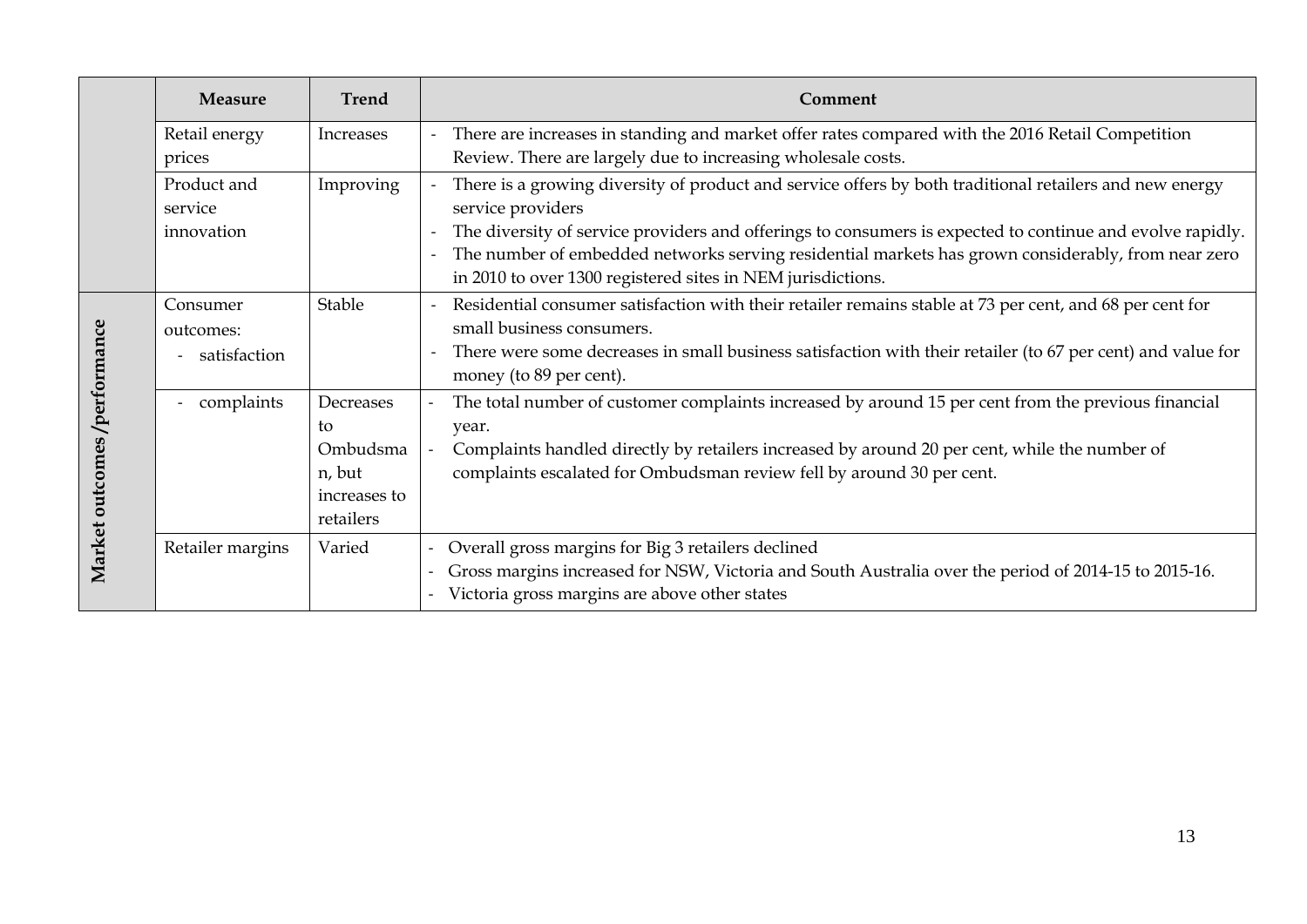# **Table B: Summary of trends measures and indicators – gas**

|                | <b>Measures</b>                        | <b>Trend</b>                          | Comment                                                                                                                                                                                                                                                                                                                                                                                                                                                                                      |
|----------------|----------------------------------------|---------------------------------------|----------------------------------------------------------------------------------------------------------------------------------------------------------------------------------------------------------------------------------------------------------------------------------------------------------------------------------------------------------------------------------------------------------------------------------------------------------------------------------------------|
| Structure      | Barriers to entry,<br>expansion & exit | Stable                                | Barriers to entry, expansion and relate to wholesale market volatility, divergence of regulatory<br>arrangements from national arrangements, and ability to obtain distribution/transmission gas<br>supply agreements for some regional areas in New South Wales and Victoria<br>The small market size of Tasmania and Australian Capital Territory remain as issues                                                                                                                         |
|                | Market<br>concentration/<br>share      | Slight<br>improvements                | Market concentration declined across all jurisdictions where consumers have active choice of<br>retailer.<br>The market share of second tier retailers increased slightly in all jurisdictions                                                                                                                                                                                                                                                                                               |
|                | Consumer activity                      | Stable but<br>decreasing<br>switching | The proportion of residential consumers that investigated options (33 per cent) remained stable,<br>while the proportion of consumers that changed retailer or plan over last 12 months declined (13 per<br>cent).<br>The proportion of consumers surveyed who changed plan in last five years increased to 43 per cent<br>in 2017 from 38 per cent in 2016.<br>92 per cent of residential gas consumers were also more aware of their choices, a slight increase from<br>the previous year. |
| Market Conduct | Retail pricing<br>strategy             | Slight<br>improvements                | There were small increases in the size of discounts in gas offers, ranging from 5 to 30 per cent for a<br>representative consumer in the various jurisdictions in 2017, an increase from 9 to 15 per cent in<br>2016.                                                                                                                                                                                                                                                                        |
|                | Retail energy prices                   | Moderate                              | The level of both standing and market offers increased in some jurisdictions.                                                                                                                                                                                                                                                                                                                                                                                                                |
|                | Product and service<br>innovation      | Stable                                | There is some diversity of product and service offerings by both traditional gas retailers and new<br>energy service providers.                                                                                                                                                                                                                                                                                                                                                              |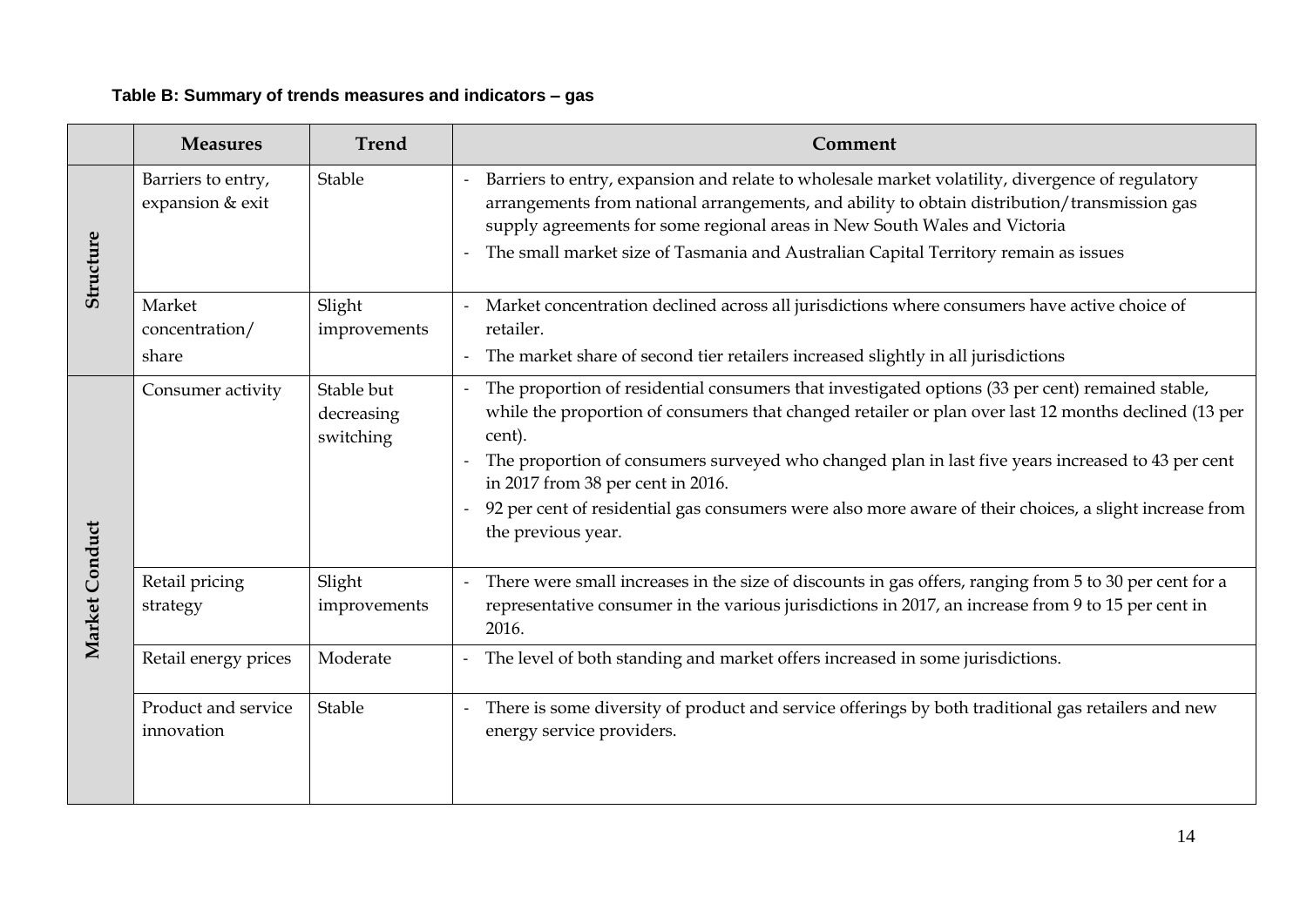|                                                                                                                                                                               | <b>Measures</b> | <b>Trend</b>              | <b>Comment</b>                                                                                                                                                                                                                                                                                                                                                                              |
|-------------------------------------------------------------------------------------------------------------------------------------------------------------------------------|-----------------|---------------------------|---------------------------------------------------------------------------------------------------------------------------------------------------------------------------------------------------------------------------------------------------------------------------------------------------------------------------------------------------------------------------------------------|
| Stable but<br>Consumer<br>$\sim$<br>stable since 2016.<br>decreases for<br>outcomes:<br>outcomes<br>value for money<br>Satisfaction<br>performance<br>cent in 2016.<br>Market |                 |                           | Residential satisfaction with retailer (74 per cent), customer service (70 per cent) has remained fairly<br>Residential satisfaction with value for money decreased to 60 per cent in 2017compared to 66 per<br>Small business consumer satisfaction has remained stable across a range of measures including value<br>for money, customer service, and satisfaction with current retailer. |
|                                                                                                                                                                               | Complaints      | Decreases to<br>Ombudsman | Ombudsman reported a steady number of customer complaints about their gas retailer in the 2015-<br>16 financial year, noting that retailers are handling more complaints leaving fewer for the<br>Ombudsman.                                                                                                                                                                                |

Note: For the review we did not assess retail margins for gas retailers.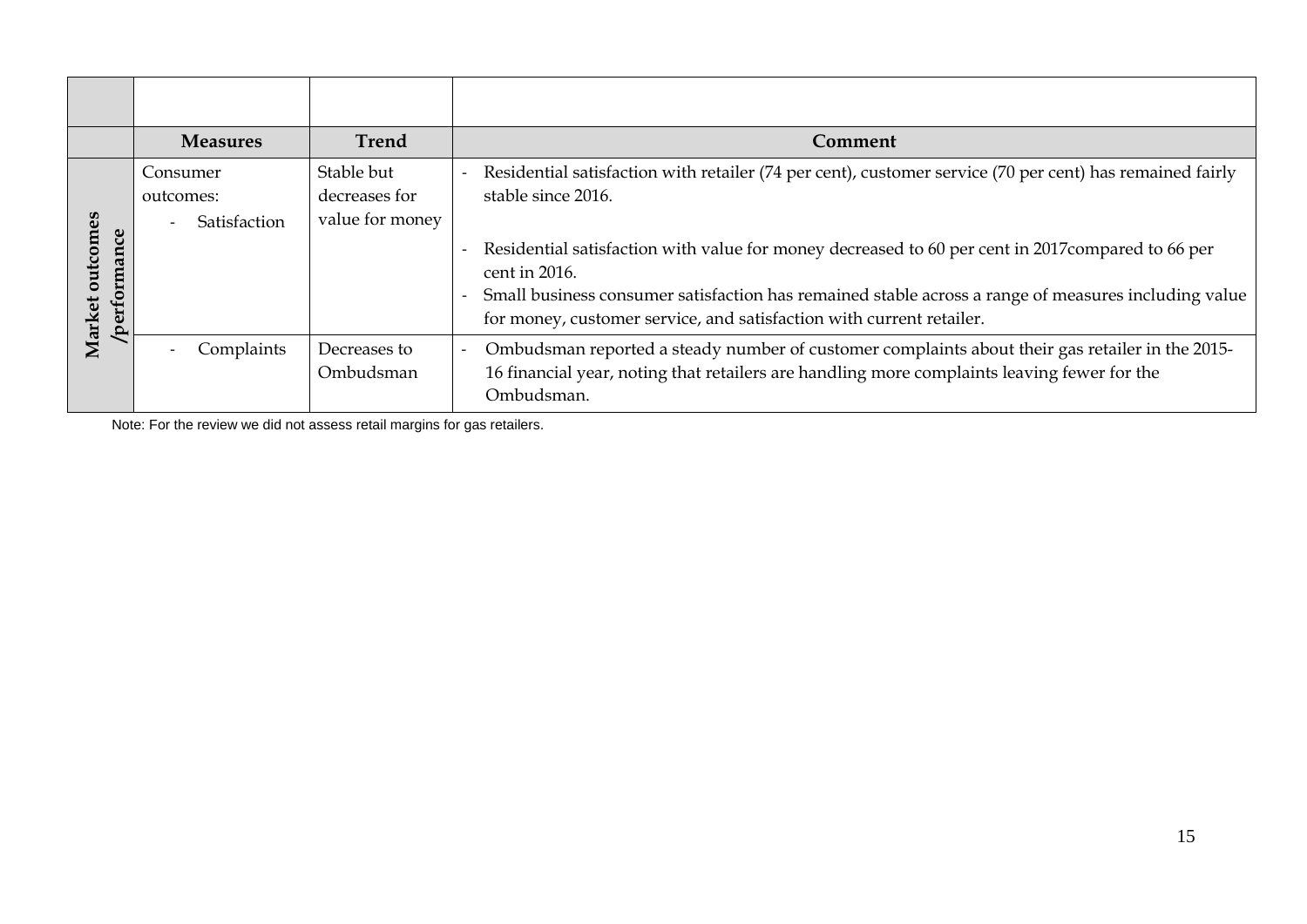# **RECOMMENDATIONS**

1

The report makes a number of recommendations that relate to enhancing competition in NEM retail energy markets and improving consumer outcomes. The recommendations propose action by a range of stakeholders, including COAG Energy Council, jurisdictional governments, the AEMC, AER, Energy Consumers Australia (ECA), retailers and consumer advocates.

The recommendations have been made taking into account recent reviews related to the energy market and reforms that have been made or are underway by the COAG Energy Council and the relevant market bodies.

**Recommendation 1: A broad information program is developed by ECA in partnership with the jurisdictions that would support consumer awareness and confidence in the options that are available to manage energy bills. This information program would be developed as soon as practicable given recent and significant price increases.** 

**This work would be supported by applying the AEMC consumer blueprint. The blueprint highlights and identifies the various channels needed to effectively communicate across and within consumer segments and also the broader community.** 

The information program would as a minimum raise awareness of the:

- **Cost savings available in the market.** The publically available discounts range from 12 per cent or \$170 to 38 per cent or \$507 for electricity and 5 per cent or \$44 to 30 per cent or \$285 for gas. These discounts are based on moving from an average standing offer to the best market offer available in each relevant jurisdictional distribution area as at January/February 2017. Retailers have noted that there may even be higher discounts available than those that are publicly listed on comparator websites.
- **Tools available to consumers to compare offers and the support programs that can assist with bill payments.** These tools include the independent government comparator websites and the hardship and concession schemes that are available in each jurisdiction. Consumers trust and use the independent government comparator websites when they know about them. Research also reveals that there are some segments of the community that are not aware of the hardship programs or concessions schemes that are available. These consumers tend to be in the middle income bracket, and have lower savings buffer due to their personal/financial circumstances.1

**Recommendation 2: The AER is resourced to run an effective awareness campaign of their Energy Made Easy website and are resourced to maintain and develop the site.**

<sup>1</sup> Newgate Research, *Understanding vulnerable customer experiences and needs*, report to the AEMC, June 2016.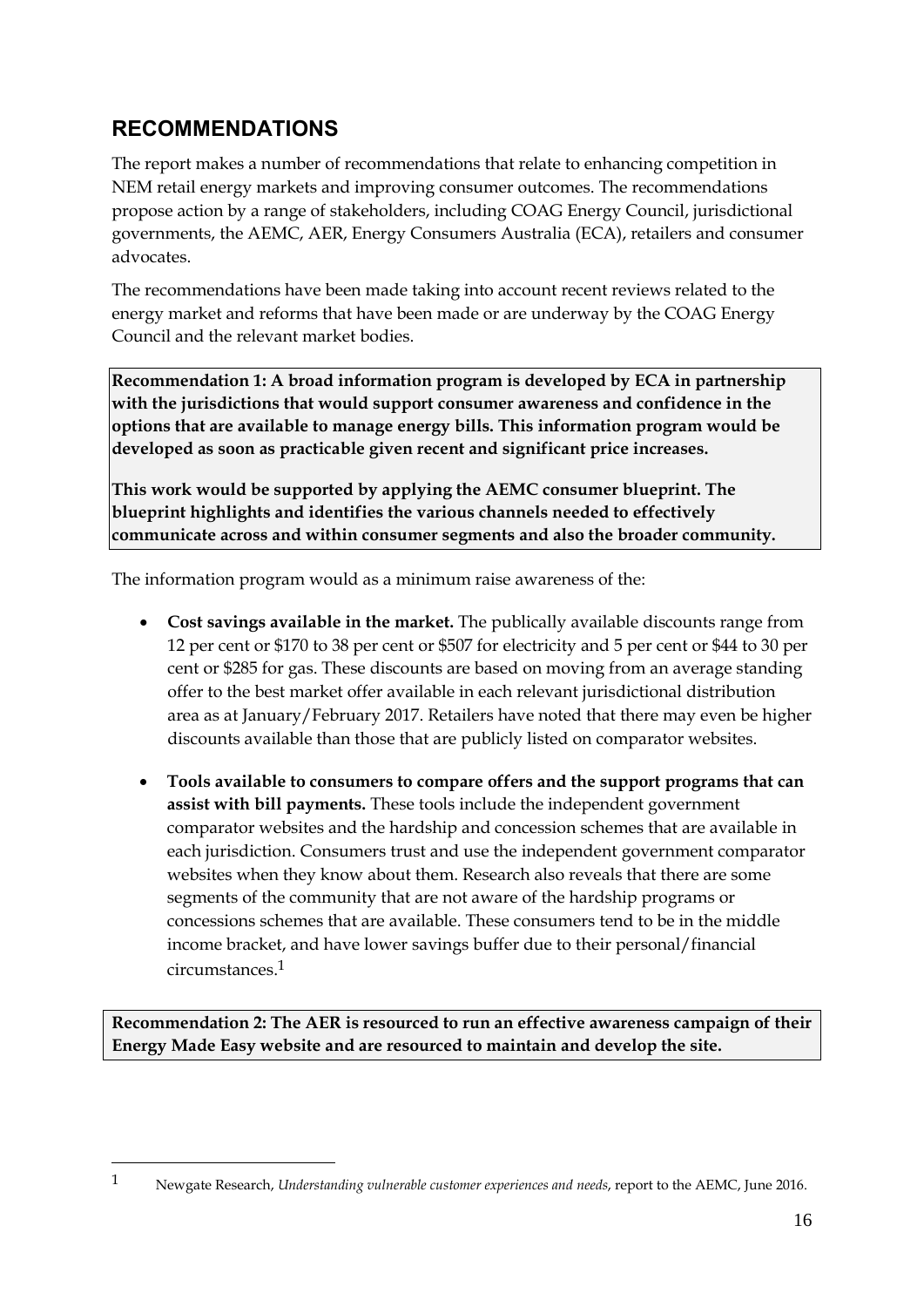There is a clear consumer desire for independent (government-run) price comparison websites. Awareness of the AER's Energy Made Easy and the Victorian Government's Victorian Energy Compare sites remains extremely low.

Recent consumer research commissioned by the AER has reinforced the perceived benefits of Energy Made Easy. Respondents identified two positive features: the site's completeness (that is, the inclusion of offers from all retailers), and the fact it does not result in follow-up sales calls. The AER has also undertaken some targeted outreach activities and social media promotions to raise awareness of the site. Consumer awareness is expected to remain low, unless there is a commitment and resourcing to run ongoing and high profile campaigns. Ongoing low awareness would be a highly undesirable outcome, particularly in the current environment of significant price increases over the coming months.

**Recommendation 3: The AER consider opportunities to improve the:**

**1. Information provided by retailers to consumers related to the comparison of retail market offers.** 

**2. Transparency of information provided to consumers in relation to expiring fixed benefit periods in market offers.** 

**The AER may need to consider whether amendments to its retail pricing guidelines are required or whether rule change requests need to made to the AEMC.** 

## **1. The basis for comparison of offers**

Consumers currently compare energy market offers based on the effective or conditional discounts applied to market offers, rather than on the underlying pricing rates that are applied to their offers. This is contributing to the difficulty that consumers face in comparing offers. To make it easier for consumers to compare offers, there may be value in considering if simpler pricing options could be used or improvements to pricing fact sheets.

# **2. Transparency of information provided to consumers on the expiry of the fixed benefit period of market offers**

Around 50 per cent of consumers have not switched retailer or energy plan in the past five years. Market offer benefit periods typically apply for around 12 months **from when consumers sign up with a retailer,** whereas most consumers generally stay with their retailer for longer periods.

The level of information provided to consumers may be adding to consumer inertia in accessing the benefits available in the retail market. For example, while retailers are required to contact consumers ahead of the end of a fixed term retail market contract to advise them of the arrangements that will apply if they do not act to enter into a new market contract, the same requirement does not apply to the end of a fixed benefit period within an ongoing market contract. Consumers who are not actively monitoring their energy contract may not realise the benefit period has ended until the time when they experience a higher bill than expected.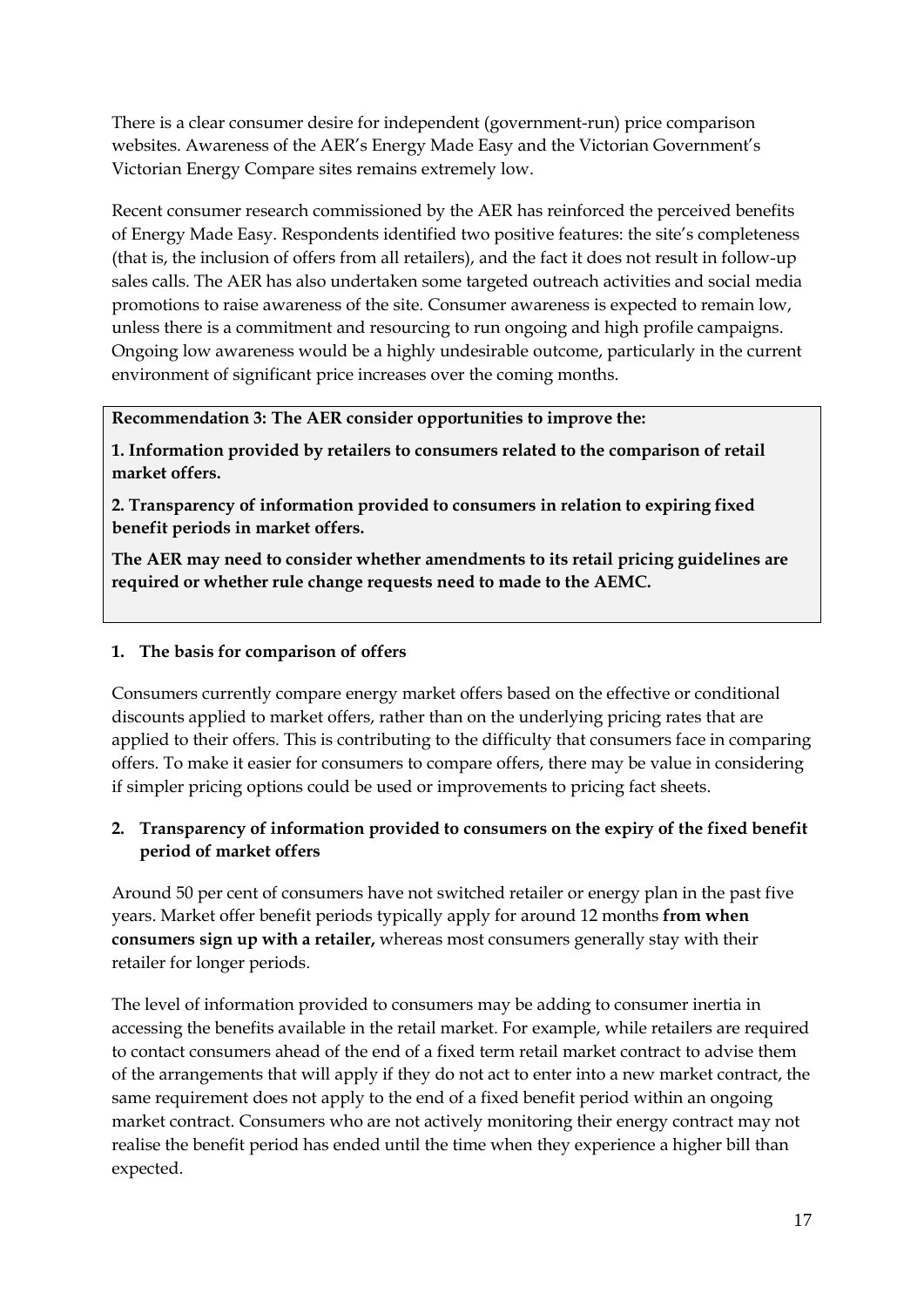We consider the minimum information that retailers should provide to customers on contracts with fixed benefit periods includes:

- the pricing rates that will apply to a consumers offer once its fixed benefit period expires, and
- clearer information on the benefits that will or will not be available upon sign up of a new offer.

As well as this information being given to consumers when they sign up to new contracts with fixed benefit periods, there would be benefit in providing it before the end of the fixed benefit period.

These recommendations were also highlighted as part of the Finkel panel *Independent review into the future security of the National Electricity Market*. 2

**Recommendation 4: As a priority, retailers and distributors make it easier and limit delays for consumers (and their agents) to access their metering data. In particular, retailers and distribution network businesses must develop streamlined arrangements for obtaining informed consent from consumers to the provision of metering data to their authorised representatives.** 

**The work by ECA and electricity distribution network businesses on streamlining information requirements from consumers and their agents should continue.** 

**In the absence of any industry progress, the ECA may consider if changes should be requested to the National Electricity Rules and National Energy Retail Rules.** 

In light of the advances in digital communication, consumers are seeking to link pricing options to their generation and consumption decisions. For this to occur, easy and timely access to their metering data is required.

There is an existing concern relating in part to the informed consent arrangements that every distribution network service provider and retailer has in place to ensure that the relevant consumer has consented to the provision of information to an authorised representative. It is considered that a streamlined process could be developed and used by the relevant parties. We understand that Energy Consumers Australia is working with distribution network businesses on this issue to develop a solution.

This recommendation was also highlighted as part of the Finkel panel *Independent review into the future security of the National Electricity Market*.

1

<sup>2</sup> Finkel 2017, *Independent Review into the Future Security of the National Electricity Market: Blueprint for the Future*, June 2017, http://www.environment.gov.au/energy/national-electricity-market-review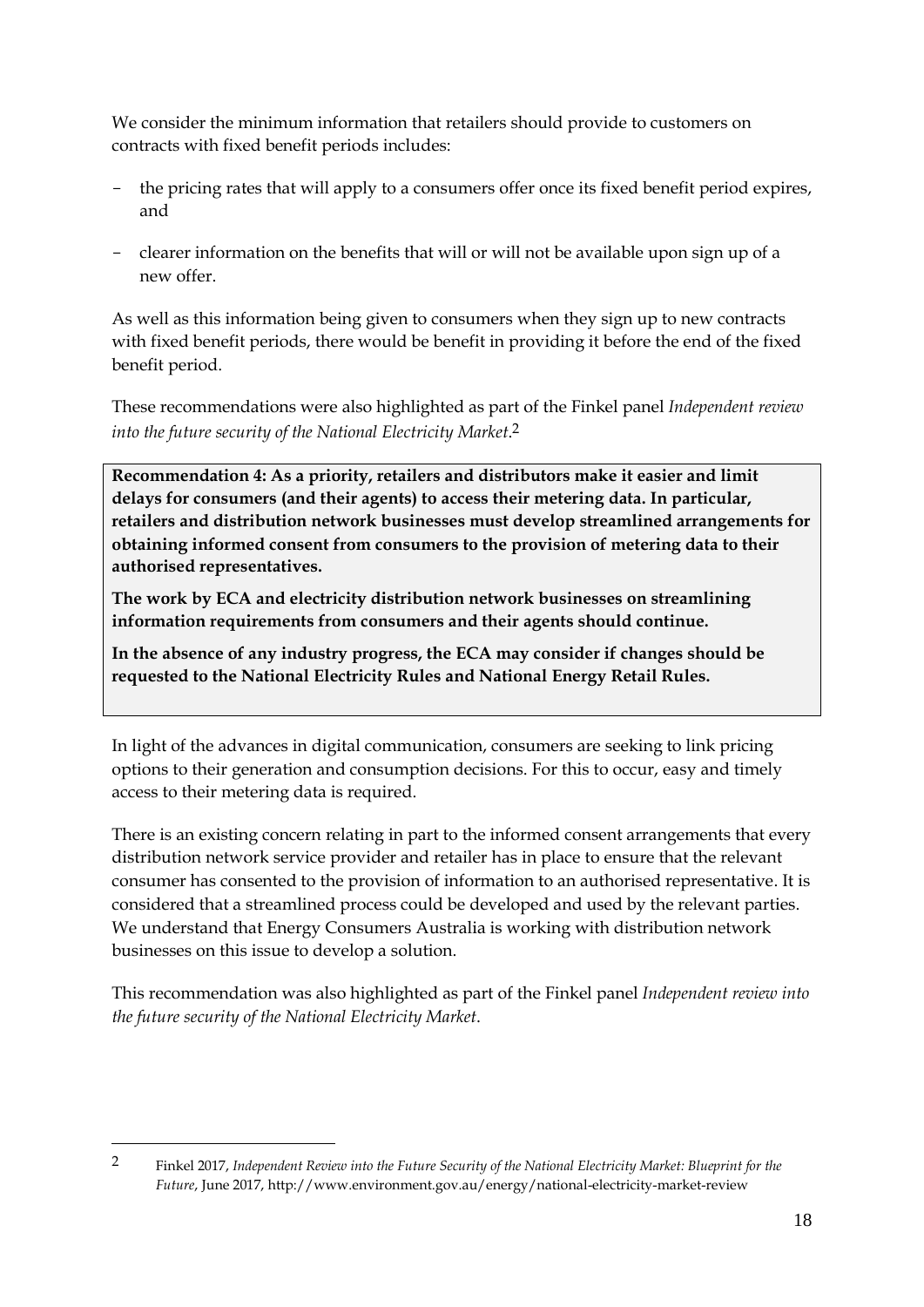**Recommendation 5: Retailers, consumer advocates and jurisdictions assist in transitioning vulnerable consumers, particularly those on hardship plans or experiencing payment difficulties, away from higher priced standing offers or market offers with expired fixed benefit periods.** 

Research suggests that there are some:

- Consumer segments that are on higher-priced standing offers who may prefer a cheaper offer. These consumers however face difficulties in switching for a range of reasons. For example, many do not have the confidence to find the right information and feel they do not have time given other pressures.
- Vulnerable consumers who find it difficult to pay their bills on time. Research conducted in 2016 found these consumers tend to be in the middle income segment and miss on average 2.7 bill payments a year. Where this occurs, these consumers are potentially not receiving their conditional pay on time discounts and hence may pay closer to standing offer rates. They will not be in this case accessing the savings available to them from market offers.

**Recommendation 6: COAG Energy Council write to COAG and the relevant jurisdictions to review the application of their energy concession schemes with a strategy on awareness of energy concession schemes among different consumer segments.** 

There are segments of consumers that may be missing out on obtaining support from energy concession schemes because they do not know the schemes exist or feel embarrassed to ask for assistance. Research undertaken in 2016 revealed that these consumers tend to be those in the middle income segment who are more likely to miss bill payments, and are not accessing better market offers. They are also generally less aware of the existence of such schemes than consumers in the most vulnerable segment.

There are some consumers who are more financially secure who are receiving energy concession schemes but may not need them – around four in ten consumers in the "financially secure retired" segment may be accessing rebates on their energy bills.

**Recommendation 7: Jurisdictions to harmonise their energy customer protection arrangements so that barriers and costs for traditional and new retailers who operate across the NEM are minimised.** 

**To facilitate this work, COAG Energy Council request the AEMC to provide advice on the existing suite of modifications that have been made by jurisdictions to the National Energy Customer Framework (NECF) and the differences between NECF jurisdictions and Victoria. This program of work should be completed within two years.**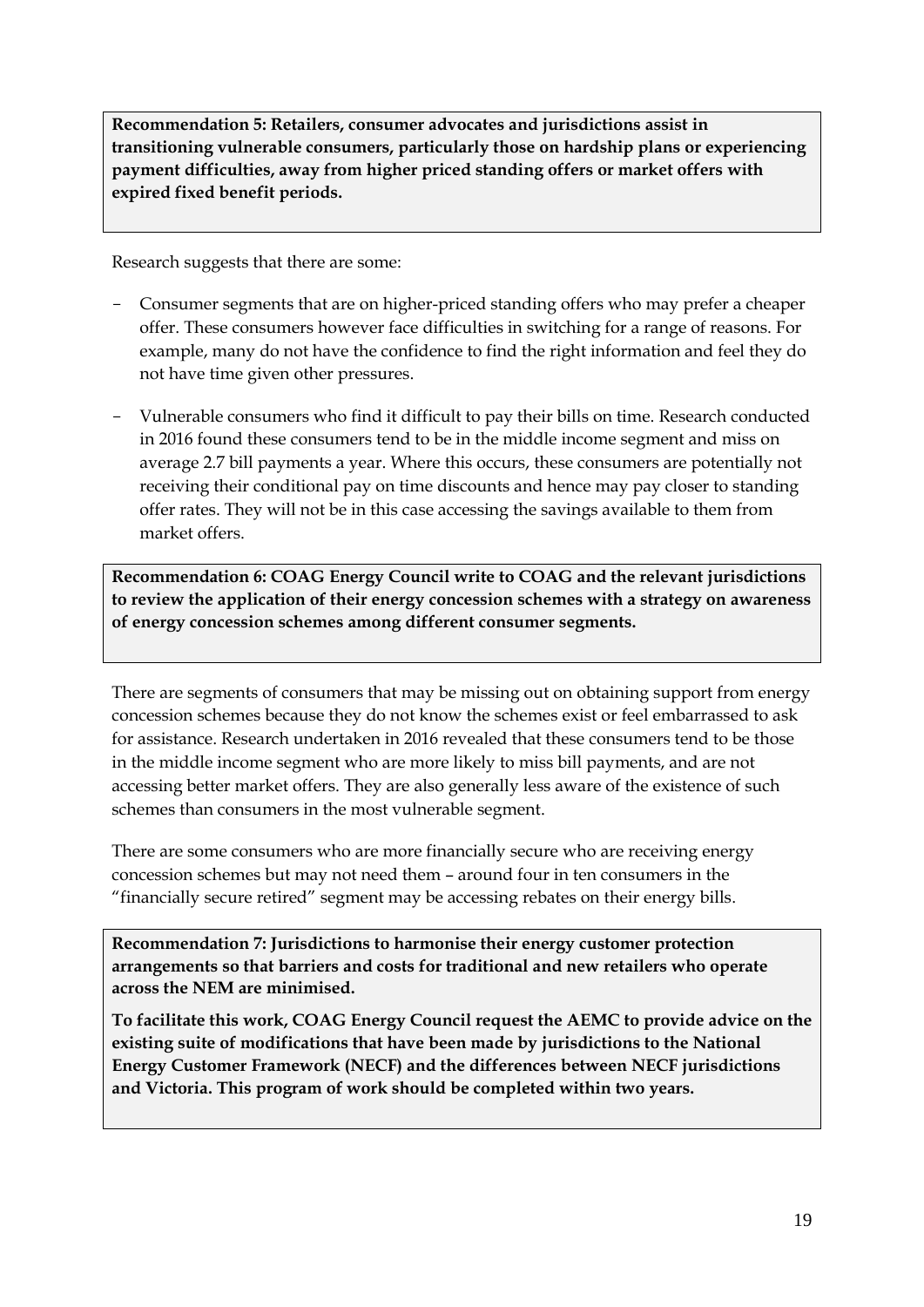There are currently a range of differences in the application of the existing national retailing and customer protection arrangements. These are creating costs and barriers for existing retailers to operate and for new retailers to enter the market.

For example, where a retailer operates in New South Wales and Victoria, that retailer needs to obtain a retail authorisation from the AER and a retail licence from Victorian Essential Services Commission. This means that a retailer needs to comply with two sets of conditions which may vary. Further, in some circumstances, the timeframes to obtain these licences/authorisations may be different causing delays for market entry. The complexity in applications and delay may increase where new retailers have different business models to that of the traditional retail model because the basis on which the company operates is not aligned with existing authorisation/licencing requirements.

In regards to the application of late payment fees, there are differences that exist between the jurisdictions. In New South Wales, Tasmania and Queensland, late fees can be applied, based on certain conditions In South Australia, late fees may be imposed but must be reasonable and not exceed retailers' costs to recover such fees. In Victoria, no late payment fees can be applied.

**Recommendation 8: Noting the progress made to date, COAG Energy Council should continue to consider how the NECF can be reformed given the diversity of new retailers, service providers and product and service offering available in the competitive retail energy market.** 

Regulatory frameworks must remain fit-for-purpose, up to date and consistent with market developments to reduce the overall regulatory burden. This is particularly the case for the NECF.

Consideration must be given to the nature of energy specific protections that are applied to consumers irrespective of whether a consumer receives their electricity supply from solar panels behind the meter, an interconnected electricity system, stand-alone energy system or embedded network. Any reforms to NECF resulting from this consideration should aim to reduce any material regulatory costs and barriers that currently exist in the market, and also aim to improve consumer confidence in taking up alternative options to manage energy use.

We note **the existing work related to review of arrangements for behind the meter and stand-alone systems and** that this recommendation was also highlighted as part of the Finkel panel independent Review into the Future Security of the National Electricity Market.

#### *Embedded networks*

This Review considered the issue of embedded networks. This segment of the retail energy market has experienced strong growth in recent years, and this growth is likely to continue going forward. The focus of the analysis for this report was to highlight the various drivers and incentives behind this growth, and the issues that have arisen for customers in embedded networks including being able to access competitive retail market offers and